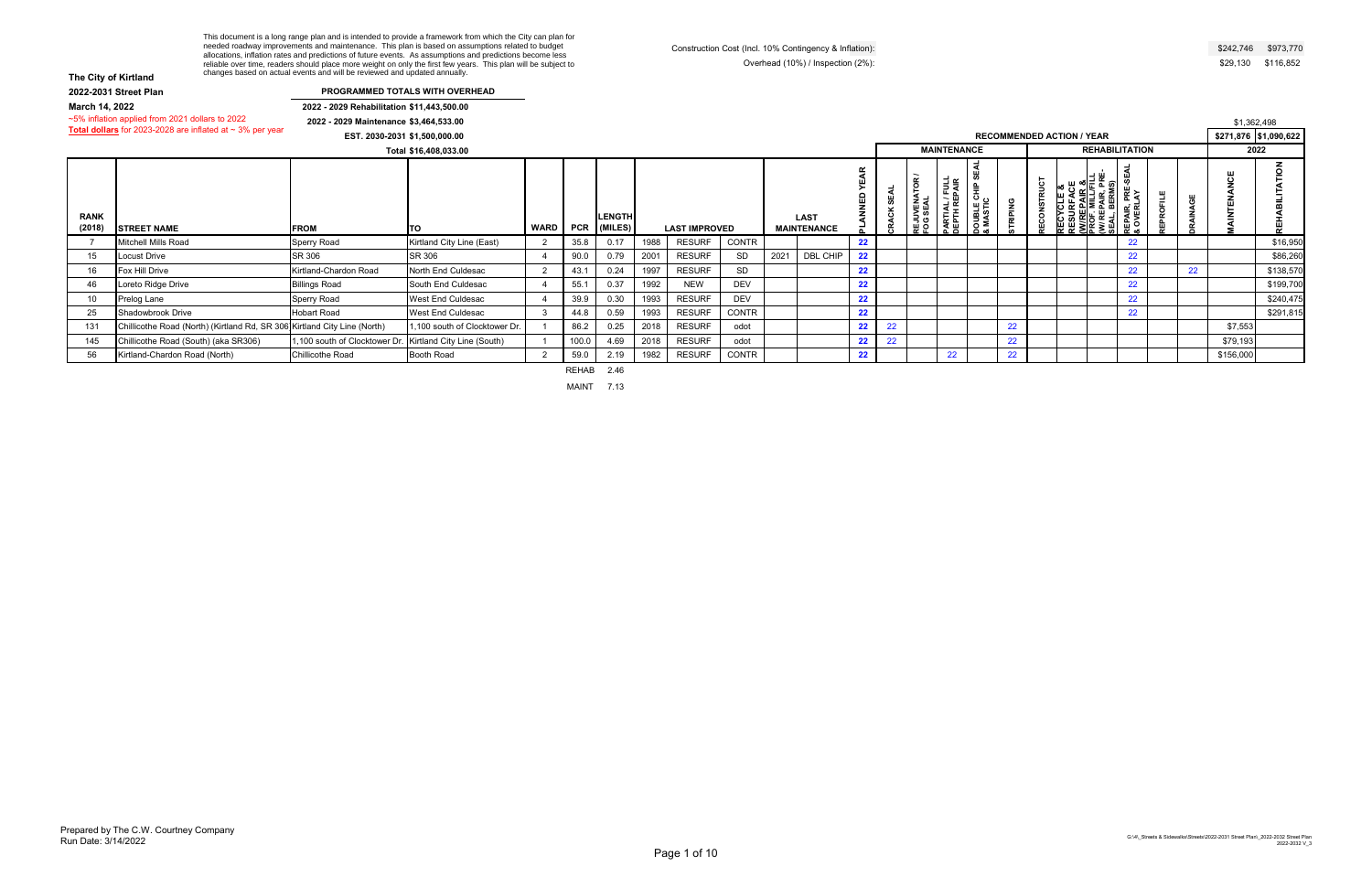**2022-2031 Street Plan**

**2022 - 2029 Rehabilitation \$11,443,500.00 2022 - 2029 Maintenance \$3,464,533.00**

|                       | ~3% imiation applied from 2021 dollars to 2022                 | 2022 - 2029 Maintenance \$3,464,533.00 |                            |                |      |                          |      |                      |              |      |                                   |    |                 |                                 |                                        |                                     |           |                               |                                                                                            |                              |         |                 | \$2,647,792             |
|-----------------------|----------------------------------------------------------------|----------------------------------------|----------------------------|----------------|------|--------------------------|------|----------------------|--------------|------|-----------------------------------|----|-----------------|---------------------------------|----------------------------------------|-------------------------------------|-----------|-------------------------------|--------------------------------------------------------------------------------------------|------------------------------|---------|-----------------|-------------------------|
|                       | Total dollars for 2023-2028 are inflated at $\sim$ 3% per year | EST. 2030-2031 \$1,500,000.00          |                            |                |      |                          |      |                      |              |      |                                   |    |                 |                                 |                                        |                                     |           |                               | <b>RECOMMENDED ACTION / YEAR</b>                                                           |                              |         |                 | $$315,895$ $$2,331,897$ |
|                       |                                                                |                                        | Total \$16,408,033.00      |                |      |                          |      |                      |              |      |                                   |    |                 |                                 | <b>MAINTENANCE</b>                     |                                     |           |                               | <b>REHABILITATION</b>                                                                      |                              |         |                 | 2023                    |
| <b>RANK</b><br>(2018) | <b>ISTREET NAME</b>                                            | <b>FROM</b>                            | <b>TO</b>                  | WARD   PCR     |      | <b>LENGTH</b><br>(MILES) |      | <b>LAST IMPROVED</b> |              |      | <b>LAST</b><br><b>MAINTENANCE</b> |    | š<br><b>CRA</b> | <b>REJUVENATOR<br/>FOG SEAL</b> | <b>PARTIAL / FULL<br/>DEPTH REPAIR</b> | ഗ<br><b>DOUBLE CHIP</b><br>& MASTIC | PING<br>ᇎ | <b>RUC</b><br><b>RECONSTI</b> | 특ច្ច<br>ш∞്<br>ت<br>PAIR,<br>BERM:<br><b>RECYCI</b><br>RESURF<br><u>(W/REP</u><br>PROF. MI | ጅ<br>ት<br>REPAIR,<br>& OVERL | EPROFIL | <b>JRAINAGE</b> | $\circ$<br>ш<br>而       |
| 13                    | <b>Highland Court</b>                                          | <b>Hillcrest Road</b>                  | West End Dead End          |                | 41.1 | 0.13                     | 2001 | <b>RESURF</b>        | SD           |      |                                   | 23 |                 |                                 |                                        |                                     |           |                               | 23                                                                                         |                              |         |                 | \$56,082                |
| -9                    | <b>Emerald Glen Court</b>                                      | SR 306                                 | 1260' East of SR 306       |                | 37.4 | 0.24                     | 1992 | <b>NEW</b>           | <b>DEV</b>   |      |                                   | 23 |                 |                                 |                                        |                                     |           |                               |                                                                                            | 23                           | 23      | 23              | \$60,000                |
| 12                    | Beechwood Drive                                                | Parkwood Drive                         | <b>Crestwood Drive</b>     | -3             | 40.8 | 0.17                     | 1992 | <b>RESURF</b>        | <b>CONTR</b> |      |                                   | 23 |                 |                                 |                                        |                                     |           |                               | 23                                                                                         |                              |         | 23              | \$62,502                |
| 39                    | Elmwood Drive                                                  | Crestwood Drive                        | Parkwood Drive             | -3             | 52.1 | 0.16                     | 1992 | <b>RESURF</b>        | <b>CONTR</b> |      |                                   | 23 |                 |                                 |                                        |                                     |           |                               | 23                                                                                         |                              |         | 23              | \$63,580                |
| 17                    | Timbercreek Drive                                              | <b>Berkshire Hills Drive</b>           | North End Culdesac         | -3             | 43.2 | 0.16                     | 2003 | <b>RESURF</b>        | SD           |      |                                   | 23 |                 |                                 |                                        |                                     |           |                               | 23                                                                                         |                              |         | 23              | \$68,430                |
| 42                    | <b>Hillsover Drive</b>                                         | <b>Berkshire Hills Drive</b>           | <b>Longview Drive</b>      | -3             | 53.9 | 0.17                     | 2004 | <b>RESURF</b>        | SD           |      |                                   | 23 |                 |                                 |                                        |                                     |           |                               | 23                                                                                         |                              |         | 23              | \$77,902                |
| 43                    | Crestwood Drive (South)                                        | 275' S. of Oakwood Dr.                 | South End Culdesac         | 3              | 54.5 | 0.16                     | 1992 | <b>RESURF</b>        | <b>CONTR</b> |      |                                   | 23 |                 |                                 |                                        |                                     |           |                               | 23                                                                                         |                              |         | 23              | \$100,134               |
| 14                    | <b>Markell Road</b>                                            | SR 306                                 | Kirtland City Line (West)  |                | 42.6 | 0.25                     | 1993 | <b>RESURF</b>        | <b>CONTR</b> |      |                                   | 23 |                 |                                 |                                        |                                     |           |                               | 23                                                                                         |                              |         | 23              | \$100,369               |
| 22                    | Longview Drive                                                 | <b>Graylock Drive</b>                  | North End Culdesac         | -3             | 44.0 | 0.26                     | 2004 | <b>RESURF</b>        | <b>SD</b>    |      |                                   | 23 |                 |                                 |                                        |                                     |           |                               | 23                                                                                         |                              |         | 23              | \$106,486               |
| 66                    | <b>Berkshire Hills Drive</b>                                   | <b>Graylock Drive</b>                  | <b>Timbercreek Drive</b>   | -3             | 62.0 | 0.32                     | 2004 | <b>RESURF</b>        | <b>SD</b>    |      |                                   | 23 |                 |                                 |                                        |                                     |           |                               | 23                                                                                         |                              |         | 23              | \$134,299               |
| 18                    | <b>Grandview Drive</b>                                         | SR <sub>6</sub>                        | North End Culdesac         | -3             | 43.6 | 0.28                     | 2016 | <b>RESURF</b>        | <b>SD</b>    |      |                                   | 23 |                 |                                 |                                        |                                     |           |                               |                                                                                            | 23                           |         | 23              | \$134,512               |
| 24                    | Crestwood Drive (North)                                        | <b>Beechwood Drive</b>                 | 275' S. of Oakwood Dr.     | -3             | 44.2 | 0.31                     | 1992 | <b>RESURF</b>        | <b>CONTR</b> |      |                                   | 23 |                 |                                 |                                        |                                     |           |                               | 23                                                                                         |                              |         | 23              | \$141,742               |
| 19                    | <b>Hillcrest Road</b>                                          | <b>Billings Road</b>                   | North End Dead End         |                | 43.6 | 0.38                     | 2001 | <b>RESURF</b>        | <b>SD</b>    |      |                                   | 23 |                 |                                 |                                        |                                     |           |                               | 23                                                                                         |                              |         |                 | \$161,498               |
| - 6                   | Monterey Avenue                                                | SR 306                                 | West End Culdesac          | -3             | 34.2 | 0.40                     | 2005 | <b>RESURF</b>        | <b>SD</b>    |      |                                   | 23 |                 |                                 |                                        |                                     |           |                               | 23                                                                                         |                              |         | 23              | \$200,383               |
| 65                    | <b>Blueberry Hill Drive</b>                                    | SR <sub>6</sub>                        | South End Culdesac         | -3             | 61.4 | 0.40                     | 1998 | <b>NEW</b>           | <b>DEV</b>   |      |                                   | 23 |                 |                                 |                                        |                                     |           |                               | 23                                                                                         |                              |         | 23              | \$223,330               |
| 45                    | Regency Woods Drive (South)                                    | Kirtland-Chardon Road                  | <b>Cardinal Drive</b>      | $\overline{2}$ | 54.7 | 0.70                     | 2001 | <b>RESURF</b>        | SD           |      |                                   | 23 |                 |                                 |                                        |                                     |           |                               | 23                                                                                         |                              |         | 23              | \$330,160               |
| 2                     | Booth Road                                                     | Eagle Road East                        | Kirtland City Line         | $\overline{2}$ | 98.0 | 1.29                     | 2019 | <b>RESURF</b>        | <b>CONTR</b> |      |                                   | 23 | 23              | 23                              |                                        |                                     |           |                               |                                                                                            |                              |         |                 | \$28,483                |
| 49                    | Chillicothe Road (East) (aka 615)                              | SR 306                                 | Kirtland City Line (East)  |                | 57.3 | 0.74                     | 2018 | <b>RESURF</b>        | odot         |      |                                   | 23 | 23              |                                 |                                        |                                     | 23        |                               |                                                                                            |                              |         |                 | \$12,370                |
| 142                   | Eagle Road (West)                                              | SR 306                                 | Kirtland City Line         |                | 95.6 | 0.88                     | 2017 | <b>RESURF</b>        | <b>SD</b>    | 2020 | <b>CS</b>                         | 23 |                 |                                 |                                        |                                     | 23        |                               |                                                                                            |                              |         |                 | \$3,00                  |
| 115                   | <b>Hobart Road</b>                                             | SR <sub>6</sub>                        | Kirtland City Line (North) |                | 77.7 | 1.19                     | 2002 | <b>RESURF</b>        | <b>SD</b>    |      |                                   | 23 | 23              |                                 | 23                                     |                                     | 23        |                               |                                                                                            |                              |         |                 | \$120,968               |
| 55                    | Kirtland-Chardon Road (Mid)                                    | <b>Booth Road</b>                      | Sperry Road                | $\overline{2}$ | 58.6 | 1.37                     | 1982 | <b>RESURF</b>        | <b>CONTR</b> |      |                                   | 23 |                 |                                 | 23                                     |                                     | 23        |                               |                                                                                            |                              |         |                 | \$72,101                |
| 48                    | Kirtland-Chardon Road (South)                                  | Sperry Road                            | Kirtland City Line (East)  | $\overline{2}$ | 57.0 | 0.70                     | 1982 | <b>RESURF</b>        | <b>CONTR</b> |      |                                   | 23 |                 |                                 | 23                                     |                                     | 23        |                               |                                                                                            |                              |         |                 | \$36,912                |

REHAB 4.48 MAINT 6.19

**PROGRAMMED TOTALS WITH OVERHEAD**

**March 14, 2022**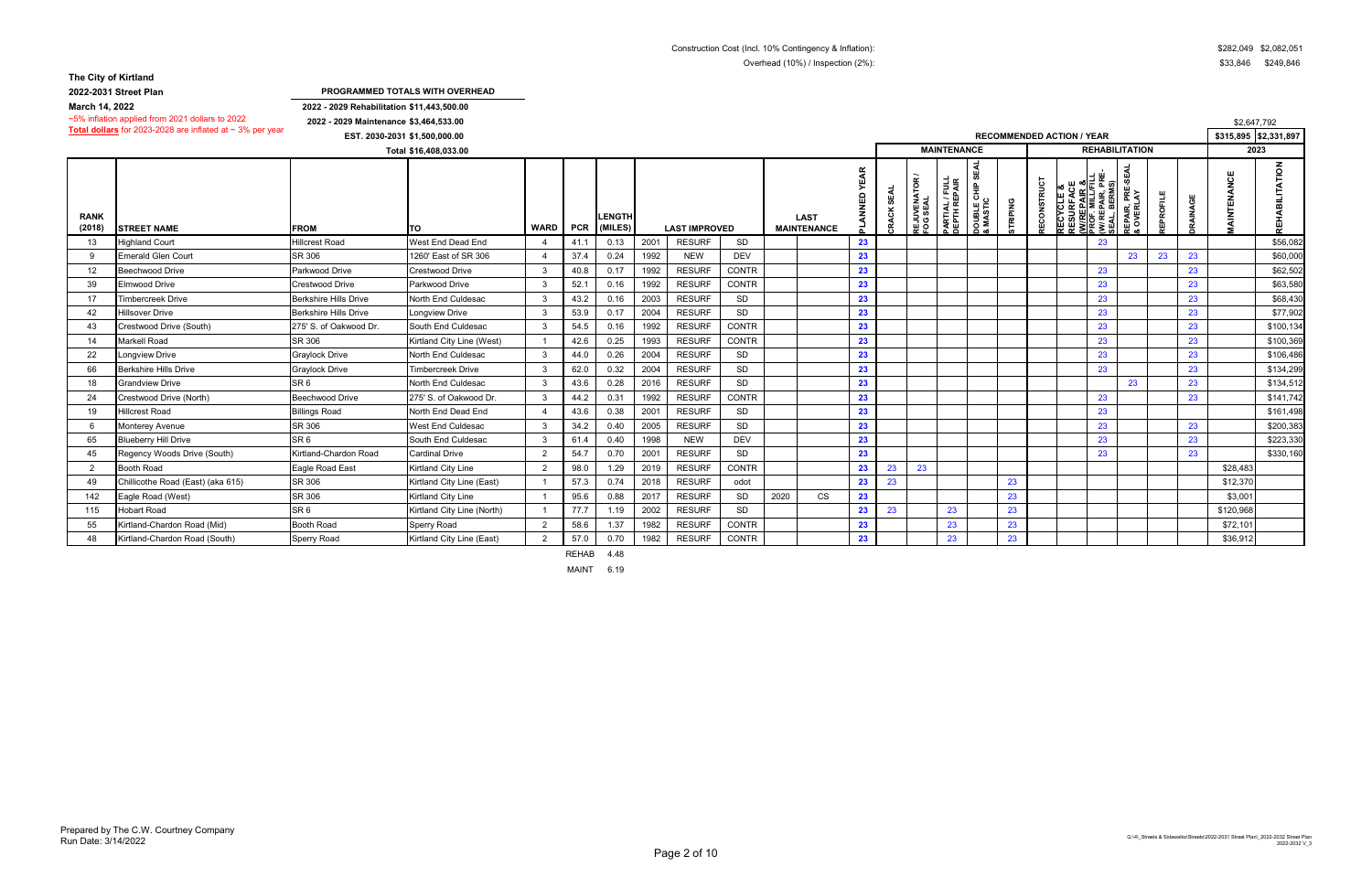**2022-2031 Street Plan**

**2022 - 2029 Rehabilitation \$11,443,500.00 2022 - 2029 Maintenance \$3,464,533.00**

|                       | ~3% imiation applied from zuz F dollars to zuzz                | 2022 - 2029 Maintenance \$3,464,533.00 |                               |                |              |                          |          |                      |              |                                   |             |                             |                                 |                                |                                             |                |                    |                                                                            |                          |                                           |          |                 | \$2,699,774           |                     |
|-----------------------|----------------------------------------------------------------|----------------------------------------|-------------------------------|----------------|--------------|--------------------------|----------|----------------------|--------------|-----------------------------------|-------------|-----------------------------|---------------------------------|--------------------------------|---------------------------------------------|----------------|--------------------|----------------------------------------------------------------------------|--------------------------|-------------------------------------------|----------|-----------------|-----------------------|---------------------|
|                       | Total dollars for 2023-2028 are inflated at $\sim$ 3% per year |                                        | EST. 2030-2031 \$1,500,000.00 |                |              |                          |          |                      |              |                                   |             |                             |                                 |                                |                                             |                |                    | <b>RECOMMENDED ACTION / YEAR</b>                                           |                          |                                           |          |                 | \$283,338 \$2,416,436 |                     |
|                       |                                                                |                                        | Total \$16,408,033.00         |                |              |                          |          |                      |              |                                   |             |                             |                                 | <b>MAINTENANCE</b>             |                                             |                |                    |                                                                            |                          | <b>REHABILITATION</b>                     |          |                 | 2024                  |                     |
| <b>RANK</b><br>(2018) | <b>STREET NAME</b>                                             | <b>FROM</b>                            | lTO                           | <b>WARD</b>    | <b>PCR</b>   | <b>LENGTH</b><br>(MILES) |          | <b>LAST IMPROVED</b> |              | <b>LAST</b><br><b>MAINTENANCE</b> | <b>YEAR</b> | <b>SEAL</b><br><b>CRACK</b> | <b>REJUVENATOR<br/>FOG SEAL</b> | PARTIAL / FULL<br>DEPTH REPAIR | ₹<br>ဖာ<br><b>DOUBLE CHIP 9</b><br>& MASTIC | <b>TRIPING</b> | <b>RECONSTRUCT</b> | <b>RECYCLE &amp;<br/>RESURFACI<br/><u>(W/REPAIR ¿</u><br/>PROF. MILL/F</b> | REPAIR, PR<br>JL, BERMS) | SEA<br>ሥች<br>አ<br><b>EPAIR,<br/>OVERL</b> | EPROFILE | <b>JRAINAGE</b> | TENANCE<br>ξ          | ЮCI.<br><b>REHA</b> |
| 76                    | <b>Noodhill Road</b>                                           | Kirtland-Chardon Road                  | Forestdale Drive              | $\mathcal{P}$  | 65.2         | 0.09                     | 2002     | <b>RESURF</b>        | SD           |                                   | 24          |                             |                                 |                                |                                             |                |                    |                                                                            |                          | 24                                        |          |                 |                       | \$34,924            |
| 50                    | Parkwood Drive                                                 | SR 306                                 | Elmwood Drive                 | -3             | 57.4         | 0.11                     | 1992     | <b>RESURF</b>        | <b>CONTR</b> |                                   | 24          |                             |                                 |                                |                                             |                |                    |                                                                            | 24                       |                                           |          |                 |                       | \$38,612            |
| 98                    | Shaw Avenue                                                    | Kirtland-Chardon Road                  | Thorne Avenue                 | $\mathcal{D}$  | 72.3         | 0.08                     | 1993     | <b>RESURF</b>        | <b>CONTR</b> |                                   | 24          |                             |                                 |                                |                                             |                |                    |                                                                            | 24                       |                                           |          | 24              |                       | \$38,808            |
| 38                    | Thorne Avenue                                                  | North End Culdesac                     | South End Culdesac            | $\mathcal{P}$  | 51.4         | 0.14                     | 1993     | <b>RESURF</b>        | <b>CONTR</b> |                                   | 24          |                             |                                 |                                |                                             |                |                    |                                                                            | 24                       |                                           |          | 24              |                       | \$56,077            |
| 64                    | <b>Kelsey Court</b>                                            | <b>Worell Road</b>                     | <b>East End Culdesac</b>      | -3             | 61.3         | 0.09                     | 1993     | <b>NEW</b>           | <b>DEV</b>   |                                   | 24          |                             |                                 |                                |                                             |                |                    |                                                                            | 24                       |                                           |          |                 |                       | \$67,223            |
| 51                    | Eisenhower Drive                                               | SR 306                                 | West End Dead End             |                | 57.8         | 0.20                     | 2001     | <b>RESURF</b>        | SD           |                                   | 24          |                             |                                 |                                |                                             |                |                    |                                                                            | 24                       |                                           |          |                 |                       | \$69,867            |
| 54                    | Applewood Drive                                                | Eagle Road                             | <b>Alpine Drive</b>           | 2              | 58.4         | 0.21                     | 2003     | <b>RESURF</b>        | SD           |                                   | 24          |                             |                                 |                                |                                             |                |                    |                                                                            | 24                       |                                           | 24       | 24              |                       | \$87,198            |
| 37                    | Appaloosa Trail                                                | <b>Birdlehurst Trail</b>               | <b>East End Culdesac</b>      |                | 51.4         | 0.18                     | 2000     | <b>RESURF</b>        | SD           |                                   | 24          |                             |                                 |                                |                                             |                |                    |                                                                            |                          | 24                                        | 24       | 24              |                       | \$116,003           |
| 75                    | Woods Way Drive                                                | Kirtland-Chardon Road                  | North End Culdesac            | $\mathcal{P}$  | 64.8         | 0.19                     | 2005     | <b>RESURF</b>        | SD           |                                   | 24          |                             |                                 |                                |                                             |                |                    |                                                                            | 24                       |                                           | 24       | 24              |                       | \$125,720           |
| 29                    | Westwood Road                                                  | <b>Forestdale Drive</b>                | Riverwood Way                 | $\overline{2}$ | 45.9         | 0.24                     | 2002     | <b>RESURF</b>        | SD           |                                   | 24          |                             |                                 |                                |                                             |                |                    |                                                                            |                          | 24                                        | 24       |                 |                       | \$126,730           |
| 21                    | Forestdale Road                                                | North End Culdesac                     | South End Culdesac            | $\overline{2}$ | 44.0         | 0.53                     | 2002     | <b>RESURF</b>        | SD           |                                   | 24          |                             |                                 |                                |                                             |                |                    |                                                                            | 24                       |                                           | 24       | 24              |                       | \$199,662           |
| 27                    | Alpine Drive                                                   | Eagle Road                             | Eagle Road                    | $\overline{2}$ | 45.2         | 0.61                     | 2003     | <b>RESURF</b>        | SD           |                                   | 24          |                             |                                 |                                |                                             |                |                    |                                                                            | 24                       |                                           |          |                 |                       | \$242,503           |
| 23                    | Palomino Trail                                                 | <b>Bridlehurst Trail</b>               | <b>West End Culdesac</b>      |                | 44.0         | 0.44                     | $\Omega$ | <b>RESURF</b>        | SD           |                                   | 24          |                             |                                 |                                |                                             |                |                    |                                                                            |                          | 24                                        | 24       | 24              |                       | \$310,964           |
| -8                    | <b>Bridlehurst Trail</b>                                       | SR 306                                 | East End Culdesac             |                | 36.7         | 0.81                     | 2000     | <b>RESURF</b>        | SD           |                                   | 24          |                             |                                 |                                |                                             |                |                    |                                                                            |                          | 24                                        | 24       | 24              |                       | \$521,117           |
| 119                   | <b>Courtney Lane</b>                                           | <b>Billings Road</b>                   | North End Culdesac            |                | 78.8         | 0.23                     | 2005     | <b>NEW</b>           | <b>DEV</b>   |                                   | 24          | 24                          | 24                              |                                |                                             |                |                    |                                                                            |                          |                                           |          |                 | \$5,701               |                     |
| 138                   | Lake Brook Drive                                               | Kirtland Lakes Boulevard               | <b>Woodlake Drive</b>         |                | 92.1         | 0.53                     | 2017     | <b>RESURF</b>        | SD           |                                   | 24          | 24                          |                                 |                                |                                             |                |                    |                                                                            |                          |                                           |          |                 | \$5,721               |                     |
| 136                   | <b>Martin Road</b>                                             | <b>Booth Road</b>                      | East End Dead End             | $\mathcal{P}$  | 91.5         | 0.55                     | 2017     | <b>RESURF</b>        | SD           |                                   | 24          | 24                          |                                 |                                |                                             |                |                    |                                                                            |                          |                                           |          |                 | \$4,376               |                     |
| 129                   | Orchard Dr.                                                    | <b>Hobart Road</b>                     | South End Culdesac            |                | 85.5         | 0.38                     | 2006     | <b>NEW</b>           | <b>DEV</b>   |                                   | 24          | 24                          | 24                              |                                |                                             |                |                    |                                                                            |                          |                                           |          |                 | \$9,459               |                     |
| 87                    | Raccoon Hill Drive                                             | <b>Hobart Road</b>                     | Loops Back Into Itself        | $\mathcal{R}$  | 69.5         | 0.93                     | 2005     | <b>RESURF</b>        | SD           |                                   | 24          | 24                          |                                 | 24                             |                                             |                |                    |                                                                            |                          |                                           |          |                 | \$91,311              |                     |
| 123                   | <b>Robin Lane</b>                                              | White Oak Road                         | South End Culdesac            | $\mathcal{P}$  | 79.8         | 0.20                     | 1995     | <b>NEW</b>           | <b>DEV</b>   |                                   | 24          | 24                          | 24                              |                                |                                             |                |                    |                                                                            |                          |                                           |          |                 | \$8,614               |                     |
| 36                    | <b>Russellhurst Drive</b>                                      | SR 306                                 | West End Culdesac             |                | 49.2         | 0.45                     | 2003     | <b>RESURF</b>        | SD           |                                   | 24          | 24                          |                                 | 24                             |                                             |                |                    |                                                                            |                          |                                           |          |                 | \$46,675              |                     |
| 102                   | Stone Ridge Dr.                                                | SR <sub>6</sub>                        | North End Culdesac            | $\mathcal{R}$  | 74.2         | 0.31                     | 2006     | <b>NEW</b>           | <b>DEV</b>   |                                   | 24          | 24                          | 24                              | 24                             |                                             |                |                    |                                                                            |                          |                                           |          |                 | \$37,300              |                     |
| 121                   | Sugarhouse Hill Court                                          | Stone Ridge Drive                      | North End Culdesac            | $\mathbf{3}$   | 79.4         | 0.04                     | 2006     | <b>NEW</b>           | <b>DEV</b>   |                                   | 24          | 24                          | 24                              | 24                             |                                             |                |                    |                                                                            |                          |                                           |          |                 | \$11,122              |                     |
| 135                   | <b>Woodlake Drive</b>                                          | Kirtland Lakes Boulevard               | West End Culdesac             |                | 90.3         | 0.59                     | 2017     | <b>RESURF</b>        | SD           |                                   | 24          | 24                          |                                 |                                |                                             |                |                    |                                                                            |                          |                                           |          |                 | \$6,942               |                     |
| 139                   | <b>Worrell Road</b>                                            | SR <sub>6</sub>                        | Kirtland City Line (South)    |                | 93.2         | 1.08                     | 2016     | <b>RESURF</b>        | SD           |                                   | 24          | 24                          |                                 |                                |                                             |                |                    |                                                                            |                          |                                           |          |                 | \$11,441              |                     |
|                       |                                                                |                                        |                               |                | <b>REHAB</b> | 3.92                     |          |                      |              |                                   |             |                             |                                 |                                |                                             |                |                    |                                                                            |                          |                                           |          |                 |                       |                     |

MAINT 5.28

**PROGRAMMED TOTALS WITH OVERHEAD**

**March 14, 2022**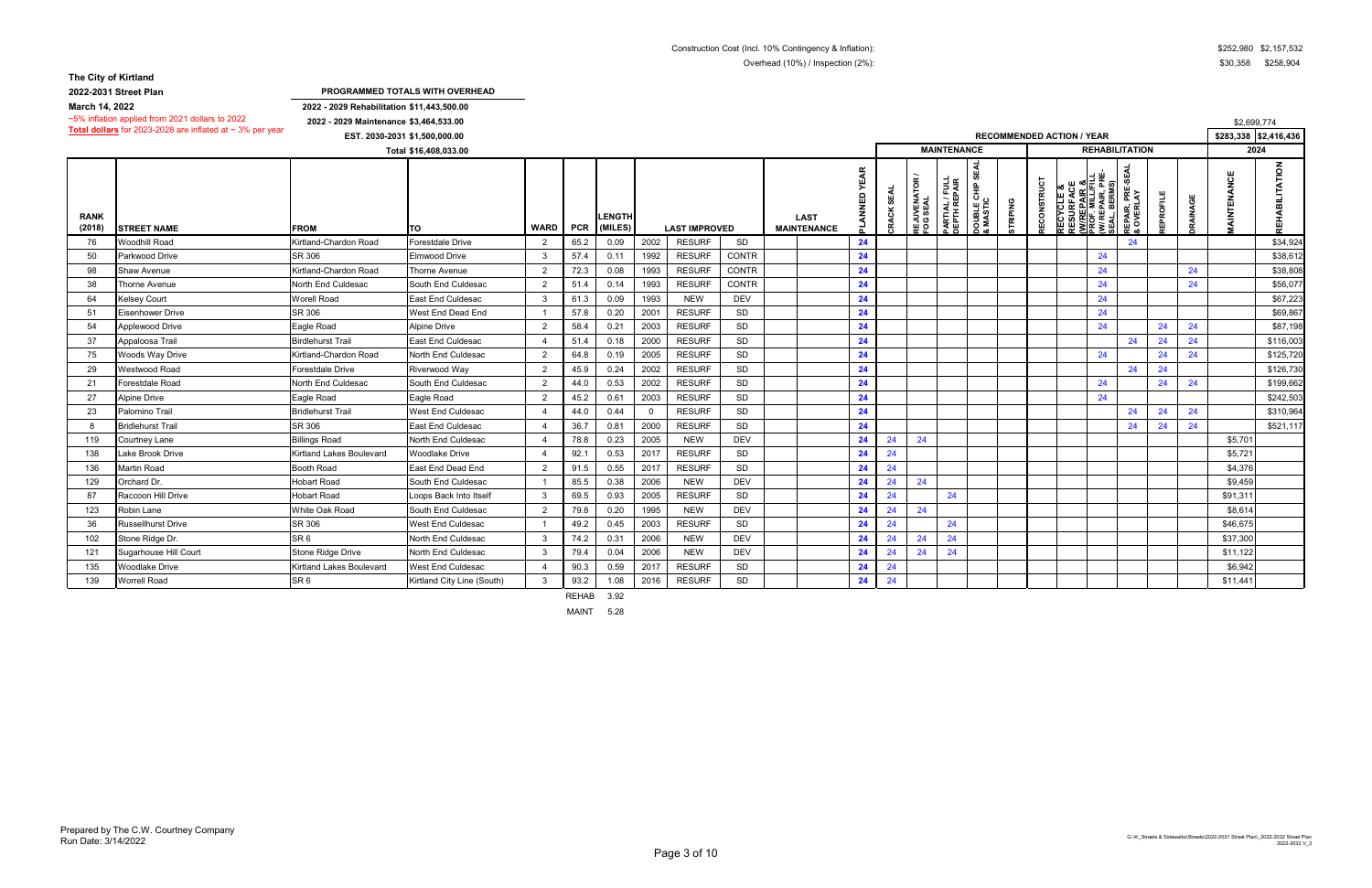**2022-2031 Street Plan**

**2022 - 2029 Rehabilitation \$11,443,500.00 2022 - 2029 Maintenance \$3,464,533.00**

|                       | ~5% initiation applied from 2021 dollars to 2022<br>Total dollars for 2023-2028 are inflated at $\sim$ 3% per year | 2022 - 2029 Maintenance \$3,464,533.00 |                            |                |      |                   |      |                      |              |      |                                   |                              |               |                                 |                                |                                      |                 |             |                                                                                                                          |                                                            |                  |                 | \$2,717,036           |                                     |
|-----------------------|--------------------------------------------------------------------------------------------------------------------|----------------------------------------|----------------------------|----------------|------|-------------------|------|----------------------|--------------|------|-----------------------------------|------------------------------|---------------|---------------------------------|--------------------------------|--------------------------------------|-----------------|-------------|--------------------------------------------------------------------------------------------------------------------------|------------------------------------------------------------|------------------|-----------------|-----------------------|-------------------------------------|
|                       |                                                                                                                    | EST. 2030-2031 \$1,500,000.00          |                            |                |      |                   |      |                      |              |      |                                   |                              |               |                                 |                                |                                      |                 |             | <b>RECOMMENDED ACTION / YEAR</b>                                                                                         |                                                            |                  |                 | \$471,269 \$2,245,767 |                                     |
|                       |                                                                                                                    |                                        | Total \$16,408,033.00      |                |      |                   |      |                      |              |      |                                   |                              |               |                                 | <b>MAINTENANCE</b>             |                                      |                 |             |                                                                                                                          | <b>REHABILITATION</b>                                      |                  |                 | 2025                  |                                     |
| <b>RANK</b><br>(2018) | <b>STREET NAME</b>                                                                                                 | <b>FROM</b>                            | ΤО                         | WARD   PCR     |      | ENGTI-<br>(MILES) |      | <b>LAST IMPROVED</b> |              |      | <b>LAST</b><br><b>MAINTENANCE</b> | <b>YEAR</b><br><b>GANNAJ</b> | SEAL<br>CRACK | <b>REJUVENATOR<br/>FOG SEAL</b> | PARTIAL / FULL<br>DEPTH REPAIR | ₩<br><b>DOUBLE CHIP :<br/>MASTIC</b> | <b>STRIPING</b> | RECONSTRUCT | ш<br><b>RECYCLE &amp;<br/>RESURFACE<br/><u>(WIREPAIR &amp;</u><br/>PROF. MILL/FI<br/>(WI REPAIR, P<br/>(WI REPAIR, P</b> | PRE-SEAL<br>LAY<br>EPAIR, PRI<br>BERMS)<br>EPAIR,<br>OVERL | <b>REPROFILE</b> | <b>JRAINAGE</b> | AINTENANCE            | $\sum_{i=1}^{n}$<br><b>REHABILI</b> |
| 83                    | <b>Gildersleeve Circle</b>                                                                                         | Gildersleeve Drive                     | <b>West End Culdesac</b>   | - 1            | 68.7 | 0.05              | 2002 | <b>RESURF</b>        | SD           |      |                                   | 25                           |               |                                 |                                |                                      |                 |             |                                                                                                                          | 25                                                         |                  | 25              |                       | \$26,174                            |
| 35                    | Florence Road                                                                                                      | Alexander Road                         | North End Dead End         | $\overline{1}$ | 48.2 | 0.10              | 1992 | <b>RESURF</b>        | <b>CONTR</b> |      |                                   | 25                           |               |                                 |                                |                                      |                 |             |                                                                                                                          | 25                                                         |                  |                 |                       | \$27,012                            |
| 53                    | /alleyview Oval                                                                                                    | <b>Quail Circle</b>                    | <b>Quail Circle</b>        | 2              | 58.0 | 0.06              | 2007 | <b>RESURF</b>        | SD           |      |                                   | 25                           |               |                                 |                                |                                      |                 |             |                                                                                                                          | 25                                                         |                  |                 |                       | \$31,357                            |
| 47                    | Hickory Hill Court                                                                                                 | SR <sub>6</sub>                        | South End Culdesac         | 3              | 56.4 | 0.12              | 2001 | <b>RESURF</b>        | SD           |      |                                   | 25                           |               |                                 |                                |                                      |                 |             |                                                                                                                          | 25                                                         |                  |                 |                       | \$60,576                            |
| 90                    | Chapin Falls Lane                                                                                                  | Hobart Road                            | <b>West End Culdesac</b>   | -3             | 70.4 | 0.09              | 1998 | <b>NEW</b>           | <b>DEV</b>   |      |                                   | 25                           |               |                                 |                                |                                      |                 |             |                                                                                                                          | 25                                                         |                  |                 |                       | \$61,435                            |
| 117                   | <b>Ascot Place</b>                                                                                                 | Rocking Horse Trail                    | <b>West End Culdesad</b>   | 4              | 77.9 | 0.10              | 1998 | <b>NEW</b>           | <b>DEV</b>   |      |                                   | 25                           |               |                                 |                                |                                      |                 |             |                                                                                                                          | 25                                                         |                  |                 |                       | \$72,934                            |
| 40                    | Kimberly Drive                                                                                                     | Gildersleeve Drive                     | Gildersleeve drive         | -1             | 52.4 | 0.30              | 2002 | <b>RESURF</b>        | SD           |      |                                   | 25                           |               |                                 |                                |                                      |                 |             |                                                                                                                          | 25                                                         |                  | 25              |                       | \$114,865                           |
| 44                    | Quail Circle (East)                                                                                                | Circle                                 | <b>East End Culdesac</b>   | $\overline{2}$ | 54.6 | 0.25              | 2007 | <b>RESURF</b>        | SD           |      |                                   | 25                           |               |                                 |                                |                                      |                 |             |                                                                                                                          | 25                                                         |                  | 25              |                       | \$126,234                           |
| 34                    | edgewood Drive                                                                                                     | Rockwood Drive                         | <b>West End Culdesac</b>   | -3             | 48.0 | 0.29              | 1999 | <b>RESURF</b>        | SD           |      |                                   | 25                           |               |                                 |                                |                                      |                 |             | 25                                                                                                                       |                                                            |                  |                 |                       | \$172,499                           |
| 95                    | Quail Circle (West)                                                                                                | Partridge Trail                        | Circle                     | 2              | 71.5 | 0.34              | 2007 | <b>RESURF</b>        | SD           |      |                                   | 25                           |               |                                 |                                |                                      |                 |             |                                                                                                                          | 25                                                         |                  | 25              |                       | \$176,345                           |
| 31                    | Rockwood Drive                                                                                                     | SR <sub>6</sub>                        | South End Culdesac         | -3             | 46.0 | 0.38              | 1999 | <b>RESURF</b>        | SD           |      |                                   | 25                           |               |                                 |                                |                                      |                 |             |                                                                                                                          | 25                                                         | 25               | 25              |                       | \$213,694                           |
| 28                    | Regency Woods Drive (North)                                                                                        | <b>Cardinal Drive</b>                  | Riverwood Way / Westwood   | $\overline{2}$ | 45.8 | 0.50              | 2001 | <b>RESURF</b>        | <b>SD</b>    |      |                                   | 25                           |               |                                 |                                |                                      |                 |             |                                                                                                                          | 25                                                         |                  | 25              |                       | \$239,204                           |
| 33                    | Riverwood Way                                                                                                      | Westwood Road                          | <b>North End Culdesac</b>  | $\overline{2}$ | 47.0 | 0.47              | 1993 | <b>NEW</b>           | <b>DEV</b>   |      |                                   | 25                           |               |                                 |                                |                                      |                 |             |                                                                                                                          | 25                                                         | 25               | 25              |                       | \$254,066                           |
| 20                    | Gildersleeve Drive                                                                                                 | SR <sub>6</sub>                        | East End Dead End          | $\mathbf{1}$   | 43.8 | 0.66              | 2002 | <b>RESURF</b>        | SD           |      |                                   | 25                           |               |                                 |                                |                                      |                 |             |                                                                                                                          | 25                                                         |                  | 25              |                       | \$263,191                           |
| 143                   | Alpenrose Drive                                                                                                    | <b>SR 306</b>                          | West End Culdesac          | -1             | 98.0 | 0.21              | 2013 | <b>NEW</b>           | <b>DEV</b>   |      |                                   | 25                           | 25            | 25                              |                                |                                      |                 |             |                                                                                                                          |                                                            |                  |                 | \$6,173               |                                     |
| 63                    | Amberwood Drive                                                                                                    | Kirtland-Chardon Road                  | North End Culdesac         | $\overline{2}$ | 61.3 | 0.94              | 1992 | <b>NEW</b>           | <b>DEV</b>   | 2021 | CS                                | 25                           | 25            |                                 | 25                             |                                      |                 |             |                                                                                                                          |                                                            |                  |                 | \$97,029              |                                     |
| 58                    | Angela Drive                                                                                                       | SR <sub>6</sub>                        | South End Culdesac         | 3              | 59.7 | 0.65              | 1997 | <b>NEW</b>           | <b>DEV</b>   | 2021 | CS                                | 25                           |               |                                 | 25                             |                                      |                 |             |                                                                                                                          |                                                            |                  |                 | \$77,562              |                                     |
| 107                   | Conley Road                                                                                                        | SR 306                                 | West End Dead End          | - 1            | 75.3 | 0.08              | 2007 | <b>RESURF</b>        | <b>SD</b>    |      |                                   | 25                           | 25            |                                 |                                |                                      |                 |             |                                                                                                                          |                                                            |                  |                 | \$576                 |                                     |
| 32                    | Crary Lane                                                                                                         | SR <sub>6</sub>                        | Far Bar Road               | $\overline{4}$ | 46.4 | 0.27              | 2002 | <b>RESURF</b>        | <b>SD</b>    |      |                                   | 25                           | 25            |                                 | 25                             |                                      |                 |             |                                                                                                                          |                                                            |                  |                 | \$24,545              |                                     |
| 96                    | Deerfield Drive                                                                                                    | Eagle Road                             | North End Culdesac         | 2              | 71.9 | 0.11              | 2004 | <b>RESURF</b>        | SD           | 2020 | <b>CS</b>                         | 25                           | 25            |                                 |                                |                                      |                 |             |                                                                                                                          |                                                            |                  |                 | \$1,510               |                                     |
| 110                   | Dewey(Gem) Rd.                                                                                                     | Sperry Road                            | <b>Heath Road</b>          | $\overline{4}$ | 76.2 | 0.30              | 1991 | <b>RESURF</b>        | <b>CONTR</b> | 2020 | CS                                | 25                           | 25            |                                 |                                |                                      |                 |             |                                                                                                                          |                                                            |                  |                 | \$2,713               |                                     |
| 130                   | Eagle Creek Court                                                                                                  | Foxwood Trail                          | <b>West End Culdesac</b>   |                | 85.8 | 0.29              | 2007 | <b>NEW</b>           | <b>DEV</b>   |      |                                   | 25                           | 25            | 25                              |                                |                                      |                 |             |                                                                                                                          |                                                            |                  |                 | \$7,683               |                                     |
| 142                   | Eagle Road (West)                                                                                                  | SR 306                                 | <b>Kirtland City Line</b>  | - 1            | 95.6 | 0.88              | 2017 | <b>RESURF</b>        | SD           | 2020 | CS                                | 25                           | 25            |                                 |                                |                                      |                 |             |                                                                                                                          |                                                            |                  |                 | \$7,790               |                                     |
| 30                    | Far Bar Road                                                                                                       | Crary Lane                             | <b>East End Culdesac</b>   | $\overline{4}$ | 46.0 | 0.22              | 2002 | <b>RESURF</b>        | <b>SD</b>    |      |                                   | 25                           | 25            |                                 | 25                             |                                      |                 |             |                                                                                                                          |                                                            |                  |                 | \$22,345              |                                     |
| 72                    | Forest Edge                                                                                                        | Booth Road                             | Amber Wood Drive           | $\overline{2}$ | 63.9 | 0.21              | 2007 | <b>RESURF</b>        | SD           | 2021 | CS                                | 25                           | 25            |                                 | 25                             |                                      |                 |             |                                                                                                                          |                                                            |                  |                 | \$22,486              |                                     |
| 109                   | Foxwood Trail                                                                                                      | Eagle Road                             | South End Culdesac         | -1             | 75.8 | 0.18              | 2001 | <b>NEW</b>           | <b>DEV</b>   |      |                                   | 25                           | 25            |                                 |                                |                                      |                 |             |                                                                                                                          |                                                            |                  |                 | \$2,130               |                                     |
| 57                    | <b>Glenstone Drive</b>                                                                                             | Eagle Road                             | North End Culdesac         | 2              | 59.3 | 0.25              | 2001 | <b>RESURF</b>        | <b>SD</b>    |      |                                   | 25                           | 25            |                                 | 25                             |                                      |                 |             |                                                                                                                          |                                                            |                  |                 | \$26,376              |                                     |
| 77                    | Heath Road                                                                                                         | SR <sub>6</sub>                        | Kirtland City Line (South) | -4             | 67.1 | 0.51              | 2005 | <b>RESURF</b>        | SD           |      |                                   | 25                           | 25            | 25                              |                                |                                      |                 |             |                                                                                                                          |                                                            |                  |                 | \$11,230              |                                     |
| 134                   | Sperry Road (North)                                                                                                | Kirtland-Chardon Road                  | Euclid - Chardon Road      | $\overline{4}$ | 90.2 | 1.34              | 2015 | <b>RESURF</b>        | SD           |      |                                   | 25                           | 25            | 25                              |                                |                                      |                 |             |                                                                                                                          |                                                            |                  |                 | \$32,137              |                                     |
| 67                    | Sperry Road (South)                                                                                                | Euclid - Chardon Road                  | South Kirtland City Line   | $\overline{4}$ | 62.5 | 0.61              | 2015 | <b>RESURF</b>        | SD           |      |                                   | 25                           | 25            | 25                              |                                |                                      |                 |             |                                                                                                                          |                                                            |                  |                 | \$14,952              |                                     |
| 128                   | <b>Tibbetts Road</b>                                                                                               | SR <sub>6</sub>                        | Kirtland City Line         | $\mathbf{3}$   | 84.7 | 1.00              | 2011 | <b>RESURF</b>        | SD           | 2021 | CS                                | 25                           | 25            | 25                              |                                |                                      |                 |             |                                                                                                                          |                                                            |                  |                 | \$21,848              |                                     |
| 140                   | <b>Noodcroft Court</b>                                                                                             | Pinehurst Drive                        | South End Culdesac         |                | 93.7 | 0.14              | 2017 | <b>NEW</b>           | <b>DEV</b>   | 2020 | <b>CS</b>                         | 25                           | 25            |                                 |                                |                                      |                 |             |                                                                                                                          |                                                            |                  |                 | \$2,953               |                                     |
| 137                   | Wrenwood Drive                                                                                                     | Eagle Road                             | North End Dead End         |                | 91.5 | 0.18              | 2017 | <b>RESURF</b>        | <b>CONTR</b> | 2021 | <b>RECLAIMITE</b>                 | 25                           | 25            | 25                              |                                |                                      |                 |             |                                                                                                                          |                                                            |                  |                 | \$3,996               |                                     |

REHAB 3.73

MAINT 8.37

**PROGRAMMED TOTALS WITH OVERHEAD**

**March 14, 2022**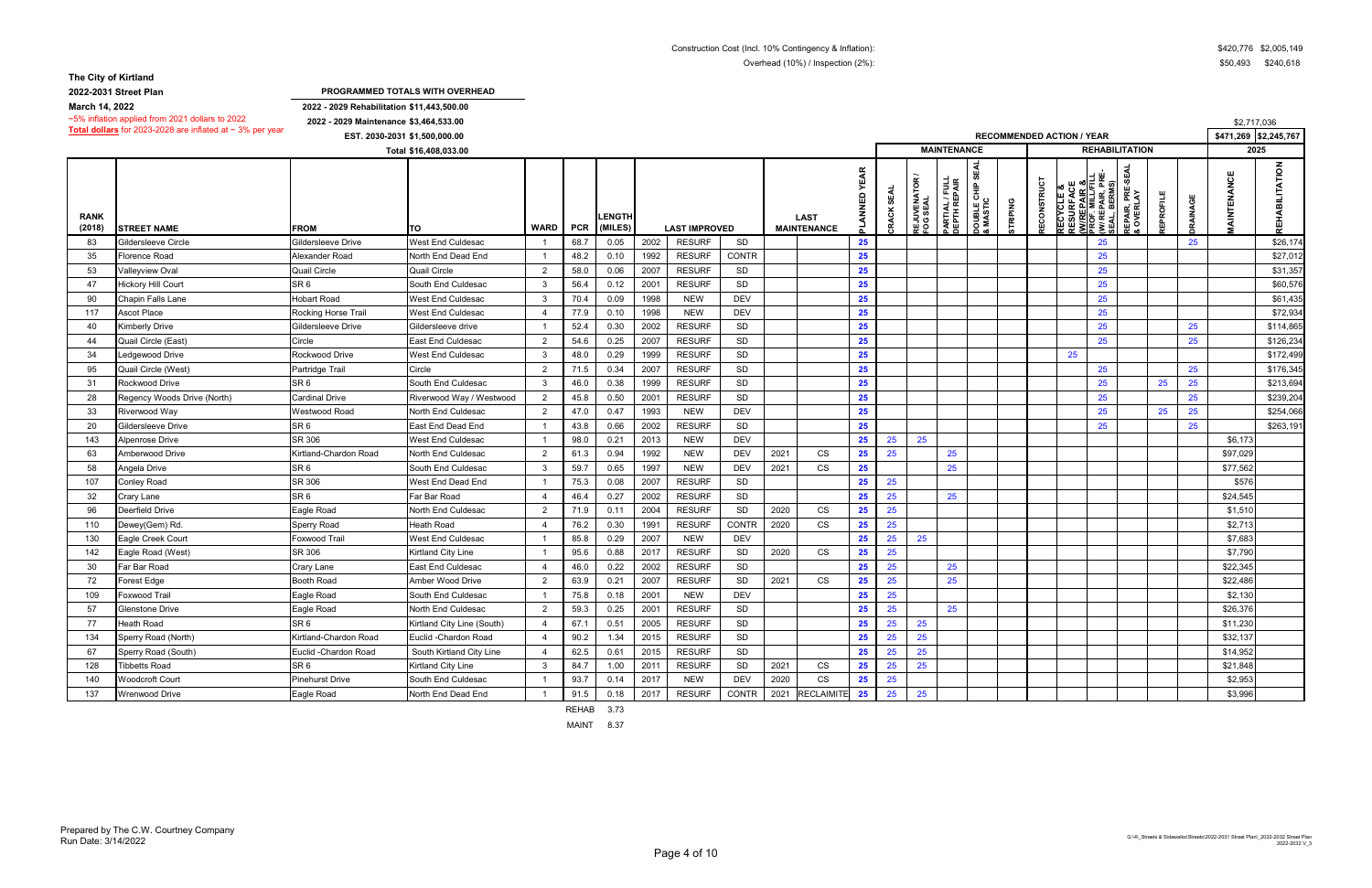**2022-2031 Street Plan**

**2022 - 2029 Rehabilitation \$11,443,500.00**

|                       | $\sim$ 5% inflation applied from 2021 dollars to 2022          | 2022 - 2029 Maintenance \$3,464,533.00 |                               |                |            |                          |      |                      |              |                                   |                              |                             |                                                |                                |                                                   |                |            |                                                                    |                                                                |          |                 | \$2,418,992                             |
|-----------------------|----------------------------------------------------------------|----------------------------------------|-------------------------------|----------------|------------|--------------------------|------|----------------------|--------------|-----------------------------------|------------------------------|-----------------------------|------------------------------------------------|--------------------------------|---------------------------------------------------|----------------|------------|--------------------------------------------------------------------|----------------------------------------------------------------|----------|-----------------|-----------------------------------------|
|                       | Total dollars for 2023-2028 are inflated at $\sim$ 3% per year |                                        | EST. 2030-2031 \$1,500,000.00 |                |            |                          |      |                      |              |                                   |                              |                             |                                                |                                |                                                   |                |            | <b>RECOMMENDED ACTION / YEAR</b>                                   |                                                                |          |                 | \$448,372 \$1,970,620                   |
|                       |                                                                |                                        | Total \$16,408,033.00         |                |            |                          |      |                      |              |                                   |                              |                             |                                                | <b>MAINTENANCE</b>             |                                                   |                |            |                                                                    | <b>REHABILITATION</b>                                          |          |                 | 2026                                    |
| <b>RANK</b><br>(2018) | <b>STREET NAME</b>                                             | <b>FROM</b>                            | <b>ITO</b>                    | <b>WARD</b>    | <b>PCR</b> | <b>LENGTH</b><br>(MILES) |      | <b>LAST IMPROVED</b> |              | <b>LAST</b><br><b>MAINTENANCE</b> | <b>YEAR</b><br>$\frac{z}{z}$ | <b>SEAL</b><br><b>CRACK</b> | $\alpha$<br>ဥ<br><b>REJUVENAT<br/>FOG SEAL</b> | PARTIAL / FULL<br>DEPTH REPAIR | <b>S</b><br><b>DOUBLE CHIP :<br/>&amp; MASTIC</b> | <b>TRIPING</b> | RECONSTRUC | RECYCLE &<br>RESURFACE<br><u>(W/REPAIR &amp;</u><br>PROF. MILL/FIL | ဟု<br>၉ ဖ<br>ጅ<br>ኛ<br>:PAIR, I<br>BERM:<br>REPAIR,<br>& OVERL | EPROFILE | <b>JRAINAGE</b> | $\frac{z}{2}$<br><b>AINTENANCE</b><br>폾 |
| 92                    | Fairidge Drive                                                 | <b>Fairview Drive</b>                  | East End Culdesac             |                | 71.0       | 0.11                     | 2003 | <b>RESURF</b>        | SD           |                                   | 26                           |                             |                                                |                                |                                                   |                |            |                                                                    | 26                                                             |          |                 | \$64,300                                |
| 122                   | Giuliano Drive                                                 | Anna Drive                             | West End Culdesac             | $\mathcal{R}$  | 79.6       | 0.07                     | 2003 | <b>RESURF</b>        | <b>DEV</b>   |                                   | 26                           |                             |                                                |                                |                                                   |                |            |                                                                    | 26                                                             |          |                 | \$102,143                               |
| 61                    | <b>Anna Drive</b>                                              | SR <sub>6</sub>                        | South End Culdesac            | 3              | 60.5       | 0.19                     | 2003 | <b>NEW</b>           | <b>DEV</b>   |                                   | 26                           |                             |                                                |                                |                                                   |                |            |                                                                    | 26                                                             |          |                 | \$103,192                               |
| 70                    | Ptarmigan Court                                                | Pheasant Lane                          | West End Culdesac             | 2              | 63.3       | 0.19                     | 2007 | <b>RESURF</b>        | SD           |                                   | 26                           |                             |                                                |                                |                                                   |                |            |                                                                    | 26                                                             |          | 26              | \$121,095                               |
| 74                    | Pheasant Lane                                                  | Partridge Trail                        | <b>East End Culdesac</b>      | $\overline{2}$ | 64.2       | 0.30                     | 2007 | <b>RESURF</b>        | SD           |                                   | 26                           |                             |                                                |                                |                                                   |                |            |                                                                    | 26                                                             |          | 26              | \$161,196                               |
| 111                   | Partridge Trail                                                | Eagle Road                             | <b>Pheasant Lane</b>          | $\overline{2}$ | 76.2       | 0.33                     | 2007 | <b>RESURF</b>        | SD           |                                   | 26                           |                             |                                                |                                |                                                   |                |            |                                                                    | 26                                                             |          | 26              | \$169,832                               |
| 101                   | Christina Drive                                                | <b>Billings Road</b>                   | South End Culdesac            |                | 73.8       | 0.37                     | 1999 | <b>NEW</b>           | <b>DEV</b>   |                                   | 26                           |                             |                                                |                                |                                                   |                |            |                                                                    | 26                                                             |          | 26              | \$196,836                               |
| 115                   | <b>Hobart Road</b>                                             | SR <sub>6</sub>                        | Kirtland City Line (North)    |                | 77.7       | 1.19                     | 2002 | <b>RESURF</b>        | SD           |                                   | 26                           |                             |                                                |                                |                                                   |                |            |                                                                    | 26                                                             | 26       |                 | \$652,373                               |
| 146                   | Arborhurst Drive                                               | Booth Road                             | <b>East End Culdesac</b>      | 2              | 100.0      | 0.16                     | 2018 | <b>RESURF</b>        | SD           | 2021 RECLAIMITE                   | 26                           | 26                          | 26                                             |                                |                                                   |                |            |                                                                    |                                                                |          |                 | \$4,524                                 |
| 12                    | <b>Beechwood Drive</b>                                         | Crestwood Drive                        | Oakwood Drive                 | -3             | 90.0       | 0.37                     | 2021 | <b>REP/RESURI</b>    | CONTR        |                                   | 26                           | 26                          | 26                                             |                                |                                                   |                |            |                                                                    |                                                                |          |                 | \$6,817                                 |
| 11                    | <b>Billings Road</b>                                           | SR 306                                 | Sperry Road                   |                | 90.0       | 2.04                     | 2021 | <b>REC/RESURI</b>    | <b>CONTR</b> |                                   | 26                           | 26                          | 26                                             |                                |                                                   |                |            |                                                                    |                                                                |          |                 | \$42,425                                |
| 125                   | Eagle Road (East)                                              | SR 306                                 | Kirtland-Chardon Road         |                | 81.3       | 1.54                     | 2016 | <b>RESURF</b>        | SD           | 2021<br><b>CS</b>                 | 26                           | 26                          |                                                |                                |                                                   |                |            |                                                                    |                                                                |          |                 | \$15,082                                |
| - 9                   | Emerald Glen Court                                             | 1260' East of SR 306                   | East End Culdesac             |                | 98.0       | 0.18                     | 2020 | <b>RESURF</b>        | <b>CONTR</b> |                                   | 26                           | 26                          | 26                                             |                                |                                                   |                |            |                                                                    |                                                                |          |                 | \$4,690                                 |
| -9                    | Emerald Glen Court                                             | SR 306                                 | East End Culdesac             |                | 37.4       | 0.44                     | 1992 | <b>NEW</b>           | DEV          |                                   | 26                           | 26                          | 26                                             |                                |                                                   |                |            |                                                                    |                                                                |          |                 | \$12,569                                |
| 112                   | Euclid-Chardon Road (East)                                     | <b>Sperry Road</b>                     | Kirtland City Line (East)     | -4             | 76.5       | 0.96                     | 2010 | <b>RESURF</b>        | ODOT         | 2021<br>CS                        | 26                           | 26                          |                                                |                                |                                                   |                |            |                                                                    |                                                                |          |                 | \$11,403                                |
| 108                   | Euclid-Chardon Road (Mid)                                      | Chillicothe Road (aka SR306)           | <b>Sperry Road</b>            |                | 75.7       | 1.88                     | 2010 | <b>RESURF</b>        | ODOT         | 2021<br>CS                        | 26                           | 26                          |                                                |                                |                                                   |                |            |                                                                    |                                                                |          |                 | \$21,199                                |
| 103                   | Euclid-Chardon Road (West)                                     | Kirtland City Line (West)              | Chillicothe Road (aka SR306)  |                | 74.5       | 2.21                     | 2010 | <b>RESURF</b>        | ODOT         | 2021<br><b>CS</b>                 | 26                           | 26                          |                                                |                                |                                                   | 26             |            |                                                                    |                                                                |          |                 | \$24,969                                |
| 16                    | Fox Hill Drive                                                 | Kirtland-Chardon Road                  | North End Culdesac            | $\overline{2}$ | 90.0       | 0.24                     | 2022 | <b>RESURF</b>        | SD           |                                   | 26                           | 26                          | 26                                             |                                |                                                   |                |            |                                                                    |                                                                |          |                 | \$6,641                                 |
| 71                    | lidden Valley Drive                                            | Tibbets Road                           | West End Culdesac             | 3              | 63.5       | 0.41                     | 2008 | <b>RESURF</b>        | SD           |                                   | 26                           | 26                          |                                                | 26                             |                                                   |                |            |                                                                    |                                                                |          |                 | \$44,672                                |
| 106                   | Kildeer Road                                                   | SR <sub>6</sub>                        | North End Culdesac            | -3             | 75.2       | 0.18                     | 2016 | <b>RESURF</b>        | CONTR        |                                   | 26                           | 26                          |                                                | 26                             |                                                   |                |            |                                                                    |                                                                |          |                 | \$19,338                                |
| 133                   | Kirtland Lake Boulevard                                        | <b>Thwing Road</b>                     | Woodlake Drive                |                | 88.9       | 0.06                     | 2017 | <b>RESURF</b>        | SD           | 2021<br><b>CS</b>                 | 26                           | 26                          |                                                |                                |                                                   |                |            |                                                                    |                                                                |          |                 | \$895                                   |
| 94                    | <b>Kirtland Road</b>                                           | SR 306                                 | Kirtland City Line (West)     |                | 71.4       | 0.10                     | 1990 | <b>RESURF</b>        | CONTR        |                                   | 26                           | 26                          |                                                |                                |                                                   |                |            |                                                                    |                                                                |          |                 | \$1,064                                 |
| 15                    | ocust Drive                                                    | SR 306                                 | SR 306                        |                | 85.0       | 0.79                     | 2022 | <b>RESURF</b>        | SD           |                                   | 26                           | 26                          | 26                                             |                                |                                                   |                |            |                                                                    |                                                                |          |                 | \$13,756                                |
| 46                    | oreto Ridge Drive                                              | <b>Billings Road</b>                   | South End Culdesac            |                | 90.0       | 0.37                     | 2022 | <b>RESURF</b>        | <b>CONTR</b> |                                   | 26                           | 26                          | 26                                             |                                |                                                   |                |            |                                                                    |                                                                |          |                 | \$10,922                                |
| 52                    | <b>Misty Hollow Lane</b>                                       | SR <sub>6</sub>                        | North End Culdesac            | -3             | 57.8       | 0.30                     | 1995 | <b>NEW</b>           | <b>DEV</b>   |                                   | 26                           | 26                          |                                                |                                |                                                   |                |            |                                                                    |                                                                |          |                 | \$3,632                                 |
|                       | <b>Mitchell Mills Road</b>                                     | <b>Sperry Road</b>                     | Kirtland City Line (East)     | $\overline{2}$ | 90.0       | 0.17                     | 2022 | <b>RESURF</b>        | <b>CONTR</b> |                                   | 26                           | 26                          | 26                                             |                                |                                                   |                |            |                                                                    |                                                                |          |                 | \$3,459                                 |
| 120                   | Oakwood Drive                                                  | Beechwood Drive                        | Crestwood Drive               | -3             | 100.0      | 0.11                     | 2021 | <b>REP/RESURF</b>    | <b>CONTR</b> |                                   | 26                           | 26                          | 26                                             |                                |                                                   |                |            |                                                                    |                                                                |          |                 | \$2,226                                 |
| 97                    | Overlook Drive                                                 | Chillicothe Road                       | North End Dead End            |                | 71.9       | 0.10                     | 2001 | <b>RESURF</b>        | SD           |                                   | 26                           | 26                          | 26                                             |                                |                                                   |                |            |                                                                    |                                                                |          |                 | \$2,078                                 |
| 141                   | Pinehurst Drive                                                | SR 306                                 | West End Culdesac             |                | 94.2       | 0.30                     | 2017 | <b>RESURF</b>        | DEV          | 2020<br><b>CS</b>                 | 26                           | 26                          | 26                                             |                                |                                                   |                |            |                                                                    |                                                                |          |                 | \$11,337                                |
| 10                    | Prelog Lane                                                    | Sperry Road                            | West End Culdesac             |                | 90.0       | 0.30                     | 2022 | <b>RESURF</b>        | CONTR        |                                   | 26                           | 26                          | 26                                             |                                |                                                   |                |            |                                                                    |                                                                |          |                 | \$11,335                                |
| 127                   | <b>Quarry View Lane</b>                                        | Strumbly Glenn Lane                    | East End Culdesac             |                | 84.2       | 0.20                     | 2006 | <b>NEW</b>           | DEV          |                                   | 26                           | 26                          | 26                                             |                                |                                                   |                |            |                                                                    |                                                                |          |                 | \$5,367                                 |
| 25                    | Shadowbrook Drive                                              | <b>Hobart Road</b>                     | West End Culdesac             | 3              | 90.0       | 0.59                     | 2022 | <b>RESURF</b>        | CONTR        |                                   | 26                           | 26                          | 26                                             |                                |                                                   |                |            |                                                                    |                                                                |          |                 | \$13,839                                |
| 144                   | Singlefoot Trail                                               | Booth Road                             | West End Culdesac             | 2              | 99.6       | 0.13                     | 2018 | <b>NEW</b>           | <b>DEV</b>   | 2021 RECLAIMITE                   | 26                           | 26                          | 26                                             |                                |                                                   |                |            |                                                                    |                                                                |          |                 | \$5,043                                 |
| -3                    | Springer Circle                                                | <b>Springer Drive</b>                  | West End Culdesac             |                | 100.0      | 0.04                     | 2021 | <b>REC/RESUR</b>     | <b>CONTR</b> |                                   | 26                           | 26                          | 26                                             |                                |                                                   |                |            |                                                                    |                                                                |          |                 | \$2,203                                 |
|                       | <b>Springer Drive</b>                                          | SR 306                                 | South End Culdesac            |                | 100.0      | 0.40                     | 2021 | <b>REC/RESURF</b>    | CONTR        |                                   | 26                           | 26                          | 26                                             |                                |                                                   |                |            |                                                                    |                                                                |          |                 | \$11,411                                |
| 126                   | <b>Strumbly Glen Lane</b>                                      | <b>Orchard Drive</b>                   | North End Culdesac            |                | 83.4       | 0.35                     | 2006 | <b>NEW</b>           | <b>DEV</b>   |                                   | 26                           | 26                          | 26                                             |                                |                                                   |                |            |                                                                    |                                                                |          |                 | \$8,317                                 |
| 80                    | <b>Wilbert Drive</b>                                           | <b>Billings Road</b>                   | South End Culdesac            |                | 67.5       | 0.39                     | 2005 | <b>RESURF</b>        | SD           |                                   | 26                           | 26                          |                                                | 26                             |                                                   |                |            |                                                                    |                                                                |          |                 | \$36,225                                |

REHAB 2.75

MAINT 15.29

**PROGRAMMED TOTALS WITH OVERHEAD**

**March 14, 2022**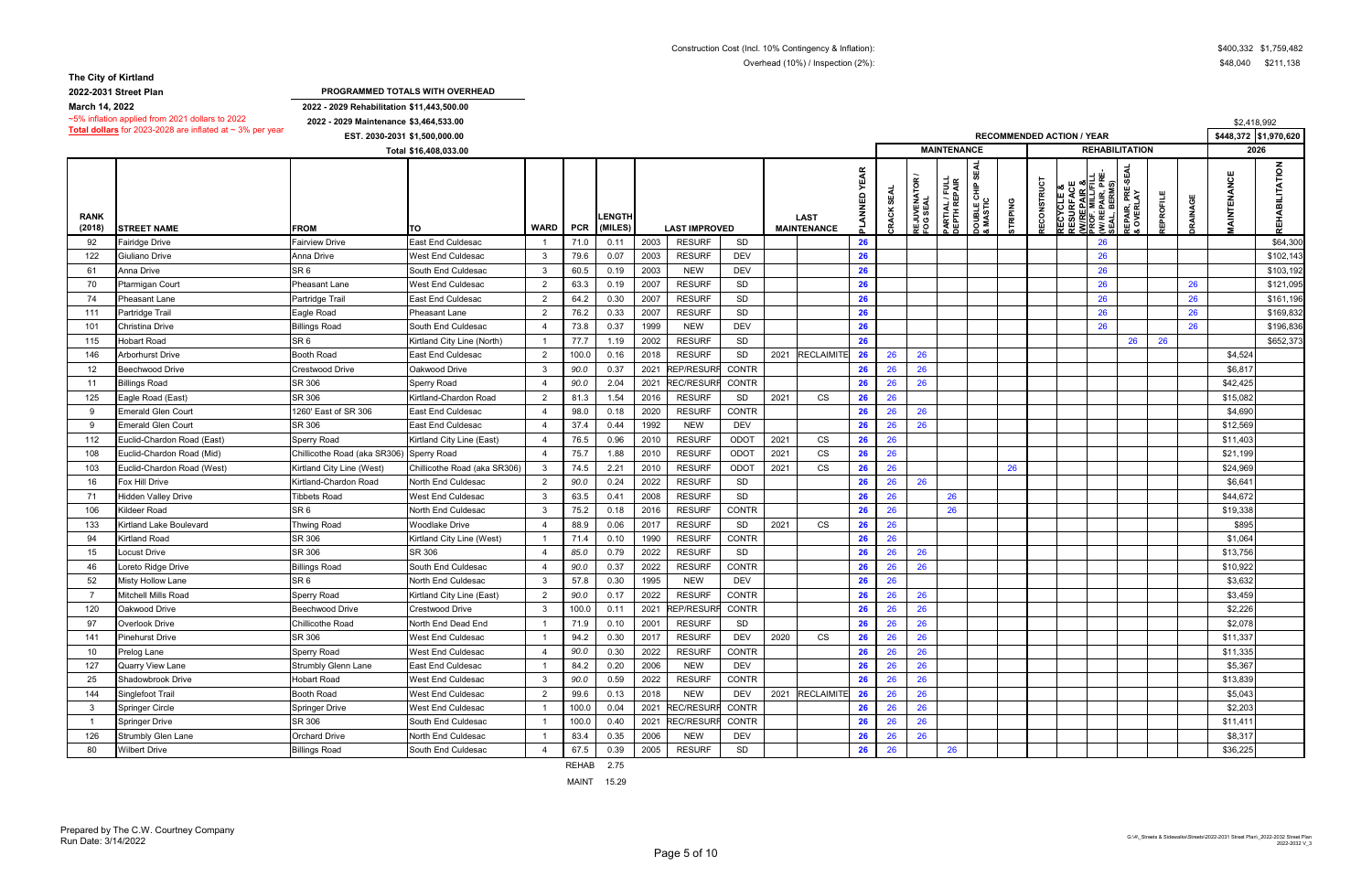**2022-2031 Street Plan**

**2022 - 2029 Rehabilitation \$11,443,500.00**

**2022 - 2029 Maintenance \$3,464,533.00 EST. 2030-2031 \$1,500,000.00 \$264,168 \$2,449,955**

~5% inflation applied from 2021 dollars to 2022 **Total dollars** for 2023-2028 are inflated at ~ 3% per year

|                 |                    |                                                                                                                         |                               |           |                 | \$2,714,123 |                  |
|-----------------|--------------------|-------------------------------------------------------------------------------------------------------------------------|-------------------------------|-----------|-----------------|-------------|------------------|
|                 |                    | <b>IMENDED ACTION / YEAR</b>                                                                                            |                               |           |                 | \$264,168   | \$2,449,955      |
|                 |                    | <b>REHABILITATION</b>                                                                                                   |                               |           |                 |             | $\frac{1}{2027}$ |
| <b>STRIPING</b> | <b>RECONSTRUCT</b> | <b>RECYCLE &amp;<br/>RESURFACE<br/><u>(WIREPAIR &amp;</u><br/>PROF. MILL/FILL<br/>(WI REPAIR, PRE-<br/>SEAL, BERMS)</b> | REPAIR, PRE-SEAL<br>& OVERLAY | REPROFILE | <b>DRAINAGE</b> | MAINTENANCE | REHABILITATION   |
|                 |                    | 27                                                                                                                      |                               |           |                 |             | \$28,506         |
|                 |                    | 27                                                                                                                      |                               |           |                 |             | \$55,384         |
|                 |                    | 27                                                                                                                      |                               |           |                 |             | \$65,692         |
|                 |                    | 27                                                                                                                      |                               |           |                 |             | \$71,223         |
|                 |                    | 27                                                                                                                      |                               |           |                 |             | \$116,274        |
|                 |                    | 27                                                                                                                      |                               |           |                 |             | \$123,239        |
|                 |                    |                                                                                                                         | 27                            |           |                 |             | \$136,222        |
|                 |                    |                                                                                                                         | 27                            |           |                 |             | \$141,582        |
|                 |                    |                                                                                                                         | 27                            |           |                 |             | \$144,489        |
|                 |                    | 27                                                                                                                      |                               |           |                 |             | \$148,671        |
|                 |                    | 27                                                                                                                      |                               |           |                 |             | \$156,663        |
|                 |                    | 27                                                                                                                      |                               |           |                 |             | \$195,127        |
|                 |                    | 27                                                                                                                      |                               |           |                 |             | \$245,663        |
|                 |                    |                                                                                                                         | 27                            |           |                 |             | \$273,403        |
|                 |                    |                                                                                                                         | 27                            |           |                 | \$88,203    |                  |
|                 |                    |                                                                                                                         |                               |           |                 | \$3,145     |                  |
|                 |                    |                                                                                                                         |                               |           |                 | \$6,705     |                  |
|                 |                    |                                                                                                                         |                               |           |                 | \$11,560    |                  |
|                 |                    |                                                                                                                         |                               |           |                 | \$7,489     |                  |
|                 |                    |                                                                                                                         |                               |           |                 | \$6,159     |                  |
|                 |                    |                                                                                                                         |                               |           |                 | \$2,238     |                  |
|                 |                    |                                                                                                                         |                               |           |                 | \$7,159     |                  |
|                 |                    |                                                                                                                         |                               |           |                 | \$5,230     |                  |
|                 |                    |                                                                                                                         |                               |           |                 | \$3,151     |                  |
|                 |                    |                                                                                                                         |                               |           |                 | \$8,251     |                  |
|                 |                    |                                                                                                                         |                               |           |                 | \$2,881     |                  |
|                 |                    |                                                                                                                         |                               |           |                 | \$8,282     |                  |
|                 |                    |                                                                                                                         |                               |           |                 | \$3,933     |                  |
|                 |                    |                                                                                                                         |                               |           |                 | \$5,297     |                  |
|                 |                    |                                                                                                                         |                               |           |                 | \$4,989     |                  |
|                 |                    |                                                                                                                         |                               |           |                 | \$10,247    |                  |
|                 |                    |                                                                                                                         |                               |           |                 | \$16,756    |                  |
|                 |                    |                                                                                                                         |                               |           |                 | \$3,425     |                  |

|                       |                              |                              | Total \$16,408,033.00     |                |            |                          |      |                      |              |      |                                   |                  |                      |                        | <b>MAINTENANCE</b>             |                                                        |                 |             |                                    | <b>REHABILITATION</b>                                                          |                                        |                 |                 | 2027       |                |
|-----------------------|------------------------------|------------------------------|---------------------------|----------------|------------|--------------------------|------|----------------------|--------------|------|-----------------------------------|------------------|----------------------|------------------------|--------------------------------|--------------------------------------------------------|-----------------|-------------|------------------------------------|--------------------------------------------------------------------------------|----------------------------------------|-----------------|-----------------|------------|----------------|
| <b>RANK</b><br>(2018) | <b>STREET NAME</b>           | <b>FROM</b>                  | lTO.                      | WARD           | <b>PCR</b> | <b>LENGTH</b><br>(MILES) |      | <b>LAST IMPROVED</b> |              |      | <b>LAST</b><br><b>MAINTENANCE</b> | <b>YEAR</b><br>品 | <b>REAL</b><br>CRACK | REJUVENATO<br>FOG SEAL | PARTIAL / FULL<br>DEPTH REPAIR | 뙻<br><u>ທ</u><br><b>DOUBLE CHIP :<br/>&amp; MASTIC</b> | <b>STRIPING</b> | RECONSTRUCT | <b>RECYCLE &amp;<br/>RESURFACE</b> | RESURFACE<br>W/REPAIR &<br>PROF. MILL/FILL<br>(W/ REPAIR, PRE-<br>SEAL, BERMS) | SEA<br>PRÉ.<br>뎞<br><b>REPAIR</b><br>δ | <b>EPROFILE</b> | <b>DRAINAGE</b> | AINTENANCE | REHABILITATION |
| 84                    | <b>Bluff Street</b>          | <b>Maple Street</b>          | North End Dead End        |                | 68.9       | 0.08                     | 2006 | <b>RESURF</b>        | SD           |      |                                   | 27               |                      |                        |                                |                                                        |                 |             |                                    | 27                                                                             |                                        |                 |                 |            | \$28,506       |
| 60                    | Coudry Street                | Joseph Street                | <b>Maple Street</b>       |                | 59.9       | 0.14                     | 2006 | <b>RESURF</b>        | <b>SD</b>    |      |                                   | 27               |                      |                        |                                |                                                        |                 |             |                                    | 27                                                                             |                                        |                 |                 |            | \$55,384       |
| 105                   | Shetland Court               | Rocking Horse Trail          | East End Culdesac         | $\overline{4}$ | 75.1       | 0.09                     | 1998 | <b>NEW</b>           | <b>DEV</b>   |      |                                   | 27               |                      |                        |                                |                                                        |                 |             |                                    | 27                                                                             |                                        |                 |                 |            | \$65,692       |
| 59                    | Fairview Avenue              | <b>Elm Street</b>            | Coudry Drive              |                | 59.8       | 0.17                     | 2006 | <b>RESURF</b>        | <b>SD</b>    |      |                                   | 27               |                      |                        |                                |                                                        |                 |             |                                    | 27                                                                             |                                        |                 |                 |            | \$71,223       |
| 89                    | Walkers Lane                 | Rocking Horse Trail          | East End Culdesac         |                | 70.0       | 0.20                     | 1999 | <b>NEW</b>           | <b>DEV</b>   |      |                                   | 27               |                      |                        |                                |                                                        |                 |             |                                    | 27                                                                             |                                        |                 |                 |            | \$116,274      |
| 73                    | Maple Street                 | SR 306                       | <b>Elm Street</b>         |                | 64.0       | 0.30                     | 2006 | <b>RESURF</b>        | SD           |      |                                   | 27               |                      |                        |                                |                                                        |                 |             |                                    | 27                                                                             |                                        |                 |                 |            | \$123,239      |
| 123                   | Robin Lane                   | White Oak Road               | South End Culdesac        | $\overline{2}$ | 79.8       | 0.20                     | 1995 | <b>NEW</b>           | <b>DEV</b>   |      |                                   | 27               |                      |                        |                                |                                                        |                 |             |                                    |                                                                                | 27                                     |                 |                 |            | \$136,222      |
| 68                    | Eagles Nest Lane             | White Oak Road               | North End Culdesac        | $\overline{2}$ | 63.1       | 0.23                     | 1995 | <b>NEW</b>           | <b>DEV</b>   | 2021 | CS                                | 27               |                      |                        |                                |                                                        |                 |             |                                    |                                                                                | 27                                     |                 |                 |            | \$141,582      |
| 88                    | <b>Noodhawk Lane</b>         | White oak Road               | South End Culdesac        | $\overline{2}$ | 69.8       | 0.21                     | 1995 | <b>NEW</b>           | <b>DEV</b>   | 2021 | CS                                | 27               |                      |                        |                                |                                                        |                 |             |                                    |                                                                                | 27                                     |                 |                 |            | \$144,489      |
| 82                    | <b>Joseph Street</b>         | SR 306                       | <b>Metcalf Road</b>       |                | 67.8       | 0.36                     | 2006 | <b>RESURF</b>        | SD           |      |                                   | 27               |                      |                        |                                |                                                        |                 |             |                                    | 27                                                                             |                                        |                 |                 |            | \$148,671      |
| 26                    | Elm Street                   | North End Dead End           | South Dead End            |                | 44.9       | 0.39                     | 2006 | <b>RESURF</b>        | <b>SD</b>    |      |                                   | 27               |                      |                        |                                |                                                        |                 |             |                                    | 27                                                                             |                                        |                 |                 |            | \$156,663      |
| 118                   | Gaitside Trail               | Walkers Lane                 | North End Culdesac        | $\overline{4}$ | 78.2       | 0.38                     | 2003 | <b>NEW</b>           | <b>DEV</b>   |      |                                   | 27               |                      |                        |                                |                                                        |                 |             |                                    | 27                                                                             |                                        |                 |                 |            | \$195,127      |
| 104                   | Rocking Horse Trail          | SR 6                         | North End Culdesac        | $\overline{4}$ | 74.9       | 0.48                     | 1998 | <b>NEW</b>           | <b>DEV</b>   |      |                                   | 27               |                      |                        |                                |                                                        |                 |             |                                    | 27                                                                             |                                        |                 |                 |            | \$245,663      |
| 69                    | <b>Nhite Oak Road</b>        | Cradinal Drive               | <b>East End Culdesac</b>  | $\overline{2}$ | 63.2       | 0.60                     | 1993 | <b>NEW</b>           | <b>DEV</b>   |      |                                   | 27               |                      |                        |                                |                                                        |                 |             |                                    |                                                                                | 27                                     |                 |                 |            | \$273,403      |
| 116                   | Bayshire Trail               | SR 6                         | <b>Walkers Lane</b>       | $\overline{4}$ | 77.7       | 0.20                     | 2000 | <b>NEW</b>           | <b>DEV</b>   |      |                                   | 27               |                      |                        |                                |                                                        |                 |             |                                    |                                                                                | 27                                     |                 |                 | \$88,203   |                |
| 12                    | Beechwood Drive              | Parkwood Drive               | Crestwood Drive           | 3              | 90.0       | 0.17                     | 2023 | <b>RESURF</b>        | <b>CONTR</b> |      |                                   | 27               | 27                   | 27                     |                                |                                                        |                 |             |                                    |                                                                                |                                        |                 |                 | \$3,145    |                |
| 66                    | <b>Berkshire Hills Drive</b> | Graylock Drive               | Timbercreek Drive         | $\mathbf{3}$   | 90.0       | 0.32                     | 2023 | <b>RESURF</b>        | SD           |      |                                   | 27               | 27                   | 27                     |                                |                                                        |                 |             |                                    |                                                                                |                                        |                 |                 | \$6,705    |                |
| 65                    | <b>Blueberry Hill Drive</b>  | SR <sub>6</sub>              | South End Culdesac        | -3             | 90.0       | 0.40                     | 2023 | <b>RESURF</b>        | CONTR        |      |                                   | 27               | 27                   | 27                     |                                |                                                        |                 |             |                                    |                                                                                |                                        |                 |                 | \$11,560   |                |
| 100                   | Briar Hill (1) Drive         | SR <sub>6</sub>              | North End Culdesac        | $\mathbf{3}$   | 73.1       | 0.29                     | 2005 | <b>RESURF</b>        | SD           |      |                                   | 27               | 27                   | 27                     |                                |                                                        |                 |             |                                    |                                                                                |                                        |                 |                 | \$7,489    |                |
| 85                    | Briar Hill (2) Court         | <b>Briar Hill Drive</b>      | E-W Middle Culdesac       | -3             | 68.9       | 0.27                     | 2005 | <b>RESURF</b>        | SD           |      |                                   | 27               | 27                   | 27                     |                                |                                                        |                 |             |                                    |                                                                                |                                        |                 |                 | \$6,159    |                |
| 91                    | 3riar Hill (3) Court         | E-W Middle Culdesac          | West End Dead Culdesac    | -3             | 71.0       | 0.10                     | 2005 | <b>RESURF</b>        | SD           |      |                                   | 27               | 27                   | 27                     |                                |                                                        |                 |             |                                    |                                                                                |                                        |                 |                 | \$2,238    |                |
| 24                    | Crestwood Drive (North)      | Beechwood Drive              | 275' S. of Oakwood Dr.    | -3             | 90.0       | 0.31                     | 2023 | <b>RESURF</b>        | <b>CONTR</b> |      |                                   | 27               | 27                   | 27                     |                                |                                                        |                 |             |                                    |                                                                                |                                        |                 |                 | \$7,159    |                |
| 43                    | Crestwood Drive (South)      | 275' S. of Oakwood Dr        | South End Culdesac        | 3              | 90.0       | 0.16                     | 2023 | <b>RESURF</b>        | <b>CONTR</b> |      |                                   | 27               | 27                   | 27                     |                                |                                                        |                 |             |                                    |                                                                                |                                        |                 |                 | \$5,230    |                |
| 39                    | Elmwood Drive                | Crestwood Drive              | Parkwood Drive            | -3             | 90.0       | 0.16                     | 2023 | <b>RESURF</b>        | <b>CONTR</b> |      |                                   | 27               | 27                   | 27                     |                                |                                                        |                 |             |                                    |                                                                                |                                        |                 |                 | \$3,151    |                |
| 18                    | Grandview Drive              | SR 6                         | North End Culdesac        | -3             | 43.6       | 0.28                     | 2023 | <b>RESURF</b>        | CONTR        |      |                                   | 27               | 27                   | 27                     |                                |                                                        |                 |             |                                    |                                                                                |                                        |                 |                 | \$8,251    |                |
| 13                    | <b>Highland Court</b>        | <b>Hillcrest Road</b>        | West End Dead End         |                | 90.0       | 0.13                     | 2023 | <b>RESURF</b>        | <b>CONTR</b> |      |                                   | 27               | 27                   | 27                     |                                |                                                        |                 |             |                                    |                                                                                |                                        |                 |                 | \$2,881    |                |
| 19                    | <b>Hillcrest Road</b>        | Billings Road                | North End Dead End        |                | 90.0       | 0.38                     | 2023 | <b>RESURF</b>        | <b>CONTR</b> |      |                                   | 27               | 27                   | 27                     |                                |                                                        |                 |             |                                    |                                                                                |                                        |                 |                 | \$8,282    |                |
| 42                    | Hillsover Drive              | <b>Berkshire Hills Drive</b> | Longview Drive            | 3              | 90.0       | 0.17                     | 2023 | <b>RESURF</b>        | <b>CONTR</b> |      |                                   | 27               | 27                   | 27                     |                                |                                                        |                 |             |                                    |                                                                                |                                        |                 |                 | \$3,933    |                |
| 22                    | ongview Drive.               | Graylock Drive               | North End Culdesac        | -3             | 90.0       | 0.26                     | 2023 | <b>RESURF</b>        | CONTR        |      |                                   | 27               | 27                   | 27                     |                                |                                                        |                 |             |                                    |                                                                                |                                        |                 |                 | \$5.297    |                |
| 14                    | Markell Road                 | SR 306                       | Kirtland City Line (West) |                | 90.0       | 0.25                     | 2023 | <b>RESURF</b>        | <b>CONTR</b> |      |                                   | 27               | 27                   | 27                     |                                |                                                        |                 |             |                                    |                                                                                |                                        |                 |                 | \$4,989    |                |
| - 6                   | Monterey Avenue              | SR 306                       | West End Culdesac         | -3             | 90.0       | 0.40                     | 2023 | <b>RESURF</b>        | CONTR        |      |                                   | 27               | 27                   | 27                     |                                |                                                        |                 |             |                                    |                                                                                |                                        |                 |                 | \$10,247   |                |
| 45                    | Regency Woods Drive (South)  | Kirtland-Chardon Road        | Cardinal Drive            | $\mathcal{P}$  | 90.0       | 0.70                     | 2023 | <b>RESURF</b>        | <b>CONTR</b> |      |                                   | 27               | 27                   | 27                     |                                |                                                        |                 |             |                                    |                                                                                |                                        |                 |                 | \$16,756   |                |
| 17                    | Timbercreek Drive            | Berkshire Hills Drive        | North End Culdesac        | 3              | 90.0       | 0.16                     | 2023 | <b>RESURF</b>        | CONTR        |      |                                   | 27               | 27                   | 27                     |                                |                                                        |                 |             |                                    |                                                                                |                                        |                 |                 | \$3,425    |                |

REHAB 3.83

**PROGRAMMED TOTALS WITH OVERHEAD**

**March 14, 2022**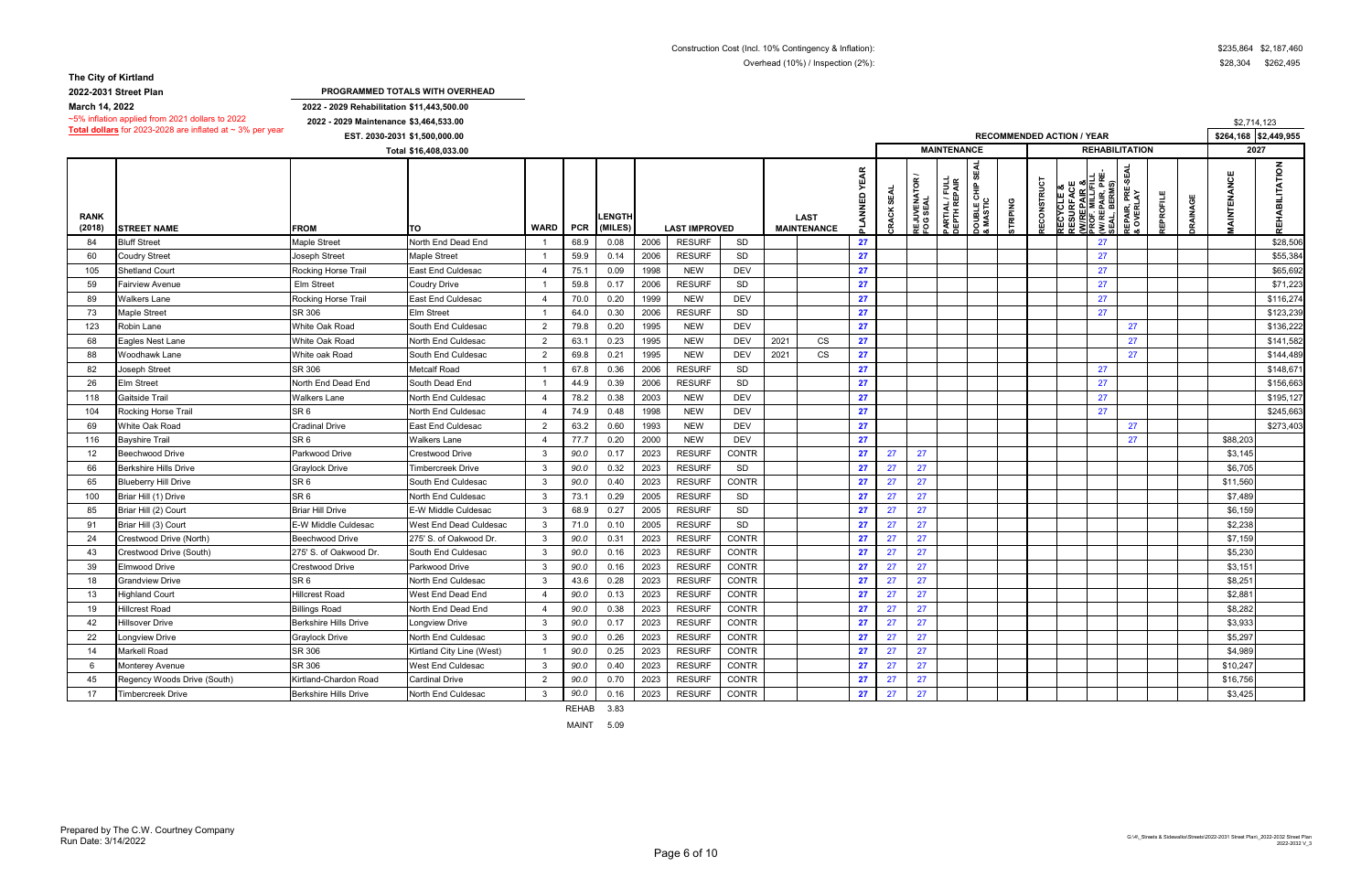**2022-2031 Street Plan**

**2022 - 2029 Rehabilitation \$11,443,500.00**

|                       | $\sim$ 5% inflation applied from 2021 dollars to 2022<br><b>Total dollars</b> for 2023-2028 are inflated at $\sim$ 3% per year | 2022 - 2029 Maintenance \$3,464,533.00 |                            |                |            |                          |      |                      |               |      |                                   |                                |                      |                            |                                |                                 |                                  |            |                                                                               |                                       |                                   |           |                 | \$1,313,898       |                    |
|-----------------------|--------------------------------------------------------------------------------------------------------------------------------|----------------------------------------|----------------------------|----------------|------------|--------------------------|------|----------------------|---------------|------|-----------------------------------|--------------------------------|----------------------|----------------------------|--------------------------------|---------------------------------|----------------------------------|------------|-------------------------------------------------------------------------------|---------------------------------------|-----------------------------------|-----------|-----------------|-------------------|--------------------|
|                       | EST. 2030-2031 \$1,500,000.00                                                                                                  |                                        |                            |                |            |                          |      |                      |               |      |                                   |                                |                      |                            |                                |                                 | <b>RECOMMENDED ACTION / YEAR</b> |            |                                                                               |                                       |                                   | \$379,150 | \$934,748       |                   |                    |
|                       |                                                                                                                                |                                        | Total \$16,408,033.00      |                |            |                          |      |                      |               |      |                                   |                                |                      |                            | <b>MAINTENANCE</b>             |                                 |                                  |            |                                                                               |                                       | <b>REHABILITATION</b>             |           |                 | 2028              |                    |
| <b>RANK</b><br>(2018) | <b>STREET NAME</b>                                                                                                             | <b>FROM</b>                            | ιτο                        | <b>WARD</b>    | <b>PCR</b> | <b>LENGTH</b><br>(MILES) |      | <b>LAST IMPROVED</b> |               |      | <b>LAST</b><br><b>MAINTENANCE</b> | <b>YEAR</b><br><b>Z<br/>KN</b> | <b>SEAL</b><br>CRACK | ဥ<br>REJUVENAT<br>FOG SEAL | PARTIAL / FULL<br>DEPTH REPAIR | ဖာ<br>DOUBLE CHIP 9<br>& MASTIC | <b>TRIPING</b>                   | RECONSTRUC | ш<br><b>RECYCLE &amp;<br/>RESURFACI<br/><u>(W/REPAIR</u><br/>PROF. MILL/F</b> | <u>: ໑</u><br><b>PAIR, I</b><br>BERM: | ၯ<br>ጅ<br>ኛ<br>REPAIR,<br>& OVERL | EPROFILE  | <b>JRAINAGE</b> | <b>AINTENANCE</b> | $\frac{z}{2}$<br>풉 |
| -5                    | Wisner Road (North)                                                                                                            | Kirtland-Chardon Road                  | Kirtland City Line (East)  | $\overline{2}$ | 33.6       | 0.05                     | 1996 | <b>RESURF</b>        | CONTR         |      |                                   | 28                             |                      |                            |                                |                                 |                                  |            |                                                                               |                                       | 28                                |           |                 |                   | \$16,951           |
| 99                    | <b>Thwing Road</b>                                                                                                             | SR <sub>6</sub>                        | <b>Kirtland City Line</b>  |                | 72.4       | 0.09                     | 2013 | <b>RESURF</b>        | <b>CONTR</b>  |      |                                   | 28                             |                      |                            |                                |                                 |                                  |            |                                                                               | 28                                    |                                   |           |                 |                   | \$42,527           |
| 62                    | Saxon Drive                                                                                                                    | <b>Eisenhower Drive</b>                | <b>Eisenhower Drive</b>    |                | 60.8       | 0.25                     | 2001 | <b>RESURF</b>        | SD            |      |                                   | 28                             |                      |                            |                                |                                 |                                  |            |                                                                               | 28                                    |                                   |           |                 |                   | \$107,459          |
| 93                    | Red Tail Lane                                                                                                                  | Cardinal Drive                         | North End Culdesac         | $\overline{2}$ | 71.1       | 0.13                     | 1993 | <b>NEW</b>           | <b>DEV</b>    | 2021 | CS                                | 28                             |                      |                            |                                |                                 |                                  |            |                                                                               | 28                                    |                                   |           | 28              |                   | \$128,337          |
| 114                   | Cardinal Drive                                                                                                                 | Regency Woods Drive                    | <b>Kirtland City Line</b>  | $\overline{2}$ | 76.6       | 0.47                     | 1993 | <b>NEW</b>           | <b>DEV</b>    | 2021 | CS                                | 28                             |                      |                            |                                |                                 |                                  |            |                                                                               |                                       | 28                                |           |                 |                   | \$204,758          |
| 86                    | Hemlock Ridge Drive                                                                                                            | Regency Woods Drive                    | <b>East End Culdesac</b>   | $\overline{2}$ | 68.9       | 0.37                     | 2007 | <b>RESURF</b>        | SD            | 2021 | <b>CS</b>                         | 28                             |                      |                            |                                |                                 |                                  |            |                                                                               | 28                                    |                                   |           | 28              |                   | \$207,252          |
| 27                    | <b>Alpine Drive</b>                                                                                                            | Eagle Road                             | Eagle Road                 | $\mathcal{P}$  | 90.0       | 0.61                     | 2024 | <b>RESURF</b>        | <b>CONTR</b>  |      |                                   | 28                             | 28                   | 28                         |                                |                                 |                                  |            |                                                                               |                                       |                                   |           |                 | \$12,773          |                    |
| 37                    | Appaloosa Trail                                                                                                                | <b>Birdlehurst Trail</b>               | <b>East End Culdesac</b>   |                | 90.0       | 0.18                     | 2024 | <b>RESURF</b>        | <b>CONTR</b>  |      |                                   | 28                             | 28                   | 28                         |                                |                                 |                                  |            |                                                                               |                                       |                                   |           |                 | \$4,600           |                    |
| 54                    | Applewood Drive                                                                                                                | Eagle Road                             | <b>Alpine Drive</b>        | -2             | 90.0       | 0.21                     | 2024 | <b>RESURF</b>        | CONTR         |      |                                   | 28                             | 28                   | 28                         |                                |                                 |                                  |            |                                                                               |                                       |                                   |           |                 | \$4,351           |                    |
| $\overline{2}$        | Booth Road                                                                                                                     | Eagle Road East                        | <b>Kirtland City Line</b>  | $\mathcal{P}$  | 98.0       | 1.29                     | 2019 | <b>RESURF</b>        | CONTR         | 2023 | CS / RECL                         | 28                             | 28                   | 28                         |                                |                                 |                                  |            |                                                                               |                                       |                                   |           |                 | \$28,483          |                    |
| -8                    | <b>Bridlehurst Trail</b>                                                                                                       | SR 306                                 | East End Culdesac          |                | 90.0       | 0.81                     | 2024 | <b>RESURF</b>        | <b>CONTR</b>  |      |                                   | 28                             | 28                   | 28                         |                                |                                 |                                  |            |                                                                               |                                       |                                   |           |                 | \$20,659          |                    |
| 79                    | Charlesderry Road                                                                                                              | Temple View Road                       | East End Dead End          |                | 90.0       | 0.20                     | 2007 | <b>RESURF</b>        | SD            | 2021 | DBL CHIP                          | 28                             | 28                   |                            |                                |                                 |                                  |            |                                                                               |                                       |                                   |           |                 | \$1,780           |                    |
| 119                   | Courtney Lane                                                                                                                  | <b>Billings Road</b>                   | North End Culdesac         |                | 78.8       | 0.23                     | 2005 | <b>NEW</b>           | <b>DEV</b>    |      |                                   | 28                             | 28                   | 28                         |                                |                                 |                                  |            |                                                                               |                                       |                                   |           |                 | \$5,701           |                    |
| 51                    | Eisenhower Drive                                                                                                               | SR 306                                 | West End Dead End          |                | 90.0       | 0.20                     | 2001 | <b>RESURF</b>        | CONTR         |      |                                   | 28                             | 28                   | 28                         |                                |                                 |                                  |            |                                                                               |                                       |                                   |           |                 | \$4,421           |                    |
| 21                    | Forestdale Road                                                                                                                | North End Culdesac                     | South End Culdesac         | $\overline{2}$ | 90.0       | 0.53                     | 2024 | <b>RESURF</b>        | <b>CONTR</b>  |      |                                   | 28                             | 28                   | 28                         |                                |                                 |                                  |            |                                                                               |                                       |                                   |           |                 | \$10,470          |                    |
| 81                    | Glen Park Road                                                                                                                 | Temple View Road                       | East End Dead End          |                | 90.0       | 0.21                     | 2007 | <b>RESURF</b>        | SD            | 2021 | DBL CHIP                          | 28                             | 28                   |                            |                                |                                 |                                  |            |                                                                               |                                       |                                   |           |                 | \$1,833           |                    |
| 64                    | Kelsey Court                                                                                                                   | Worell Road                            | <b>East End Culdesac</b>   |                | 90.0       | 0.09                     | 2024 | <b>RESURF</b>        | CONTR         |      |                                   | 28                             | 28                   | 28                         |                                |                                 |                                  |            |                                                                               |                                       |                                   |           |                 | \$3,616           |                    |
| 138                   | ake Brook Drive                                                                                                                | Kirtland Lakes Boulevard               | <b>Woodlake Drive</b>      |                | 92.1       | 0.53                     | 2017 | <b>RESURF</b>        | SD            |      |                                   | 28                             | 28                   |                            |                                |                                 |                                  |            |                                                                               |                                       |                                   |           |                 | \$5,721           |                    |
| 136                   | Martin Road                                                                                                                    | Booth Road                             | East End Dead End          | -2             | 91.5       | 0.55                     | 2017 | <b>RESURF</b>        | SD            |      |                                   | 28                             | 28                   |                            |                                |                                 |                                  |            |                                                                               |                                       |                                   |           |                 | \$4,376           |                    |
| 41                    | North Star Rd.                                                                                                                 | Charlesderry Road                      | North End Dead End         |                | 90.0       | 0.19                     | 2007 | <b>RESURF</b>        | <b>SD</b>     | 2021 | DBL CHIP                          | 28                             | 28                   |                            |                                |                                 |                                  |            |                                                                               |                                       |                                   |           |                 | \$1,694           |                    |
| 129                   | Orchard Dr.                                                                                                                    | <b>Hobart Road</b>                     | South End Culdesac         |                | 85.5       | 0.38                     | 2006 | <b>NEW</b>           | <b>DEV</b>    |      |                                   | 28                             | 28                   | 28                         |                                |                                 |                                  |            |                                                                               |                                       |                                   |           |                 | \$9,459           |                    |
| 23                    | Palomino Trail                                                                                                                 | <b>Bridlehurst Trail</b>               | <b>West End Culdesac</b>   |                | 90.0       | 0.44                     | 2024 | <b>RESURF</b>        | <b>CONTR</b>  |      |                                   | 28                             | 28                   | 28                         |                                |                                 |                                  |            |                                                                               |                                       |                                   |           |                 | \$12,848          |                    |
| 50                    | Parkwood Drive                                                                                                                 | SR 306                                 | <b>Elmwood Drive</b>       | -3             | 57.4       | 0.11                     | 2024 | <b>RESURF</b>        | <b>CONTR</b>  |      |                                   | 28                             | 28                   | 28                         |                                |                                 |                                  |            |                                                                               |                                       |                                   |           |                 | \$2,444           |                    |
| 87                    | Raccoon Hill Drive                                                                                                             | Hobart Road                            | Loops Back Into Itself     | -3             | 69.5       | 0.93                     | 2005 | <b>RESURF</b>        | SD            |      |                                   | 28                             | 28                   |                            | 28                             |                                 |                                  |            |                                                                               |                                       |                                   |           |                 | \$91,311          |                    |
| 98                    | <b>Shaw Avenue</b>                                                                                                             | Kirtland-Chardon Road                  | <b>Thorne Avenue</b>       | $\overline{2}$ | 90.0       | 0.08                     | 2024 | <b>RESURF</b>        | CONTR         |      |                                   | 28                             | 28                   | 28                         |                                |                                 |                                  |            |                                                                               |                                       |                                   |           |                 | \$2,078           |                    |
| 102                   | Stone Ridge Dr.                                                                                                                | SR <sub>6</sub>                        | North End Culdesac         | -3             | 74.2       | 0.31                     | 2006 | <b>NEW</b>           | <b>DEV</b>    |      |                                   | 28                             | 28                   | 28                         |                                |                                 |                                  |            |                                                                               |                                       |                                   |           |                 | \$7,310           |                    |
| 121                   | Sugarhouse Hill Court                                                                                                          | Stone Ridge Drive                      | North End Culdesac         | -3             | 79.4       | 0.04                     | 2006 | <b>NEW</b>           | <b>DEV</b>    |      |                                   | 28                             | 28                   | 28                         |                                |                                 |                                  |            |                                                                               |                                       |                                   |           |                 | \$2,180           |                    |
| 124                   | Templeview Road                                                                                                                | SR 306                                 | Charlesderry Road          |                | 90.0       | 0.03                     | 2007 | <b>RESURF</b>        | $\mathsf{SD}$ |      | 2021   DBL CHIP                   | 28                             | -28                  |                            |                                |                                 |                                  |            |                                                                               |                                       |                                   |           |                 | \$362             |                    |
| 38                    | Thorne Avenue                                                                                                                  | North End Culdesac                     | South End Culdesac         | $\overline{2}$ | 51.4       | 0.14                     | 2024 | <b>RESURF</b>        | CONTR         |      |                                   | 28                             | 28                   | 28                         |                                |                                 |                                  |            |                                                                               |                                       |                                   |           |                 | \$2,956           |                    |
| 29                    | Westwood Road                                                                                                                  | Forestdale Drive                       | Riverwood Way              | 2              | 90.0       | 0.24                     | 2024 | <b>RESURF</b>        | CONTR         |      |                                   | 28                             | 28                   | 28                         |                                |                                 |                                  |            |                                                                               |                                       |                                   |           |                 | \$5,254           |                    |
| -4                    | Wisner Road                                                                                                                    | SR <sub>6</sub>                        | Kirtland-Chardon Road      |                | 98.0       | 1.46                     | 2021 | <b>REC/CHIP</b>      | CONTR         |      |                                   | 28                             | 28                   |                            |                                |                                 |                                  |            |                                                                               |                                       |                                   |           |                 | \$12,885          |                    |
| 76                    | <b>Woodhill Road</b>                                                                                                           | Kirtland-Chardon Road                  | Forestdale Drive           | $\overline{2}$ | 90.0       | 0.09                     | 2024 | <b>RESURF</b>        | CONTR         |      |                                   | 28                             | 28                   | 28                         |                                |                                 |                                  |            |                                                                               |                                       |                                   |           |                 | \$2,088           |                    |
| 135                   | Woodlake Drive                                                                                                                 | Kirtland Lakes Boulevard               | West End Culdesac          |                | 90.3       | 0.59                     | 2017 | <b>RESURF</b>        | SD            |      |                                   | 28                             | 28                   |                            |                                |                                 |                                  |            |                                                                               |                                       |                                   |           |                 | \$6,942           |                    |
| 75                    | Woods Way Drive                                                                                                                | Kirtland-Chardon Road                  | North End Culdesac         | $\overline{2}$ | 64.8       | 0.19                     | 2024 | <b>RESURF</b>        | CONTR         |      |                                   | 28                             | 28                   | 28                         |                                |                                 |                                  |            |                                                                               |                                       |                                   |           |                 | \$6,852           |                    |
| 139                   | <b>Worrell Road</b>                                                                                                            | SR <sub>6</sub>                        | Kirtland City Line (South) | 3              | 93.2       | 1.08                     | 2016 | <b>RESURF</b>        | SD            |      |                                   | 28                             | 28                   |                            |                                |                                 |                                  |            |                                                                               |                                       |                                   |           |                 | \$11,441          |                    |
|                       |                                                                                                                                |                                        |                            |                | REHAB 1.36 |                          |      |                      |               |      |                                   |                                |                      |                            |                                |                                 |                                  |            |                                                                               |                                       |                                   |           |                 |                   |                    |

MAINT 11.93

**PROGRAMMED TOTALS WITH OVERHEAD**

**March 14, 2022**

| \$338,527 | \$834,596 |
|-----------|-----------|
| \$40,623  | \$100,152 |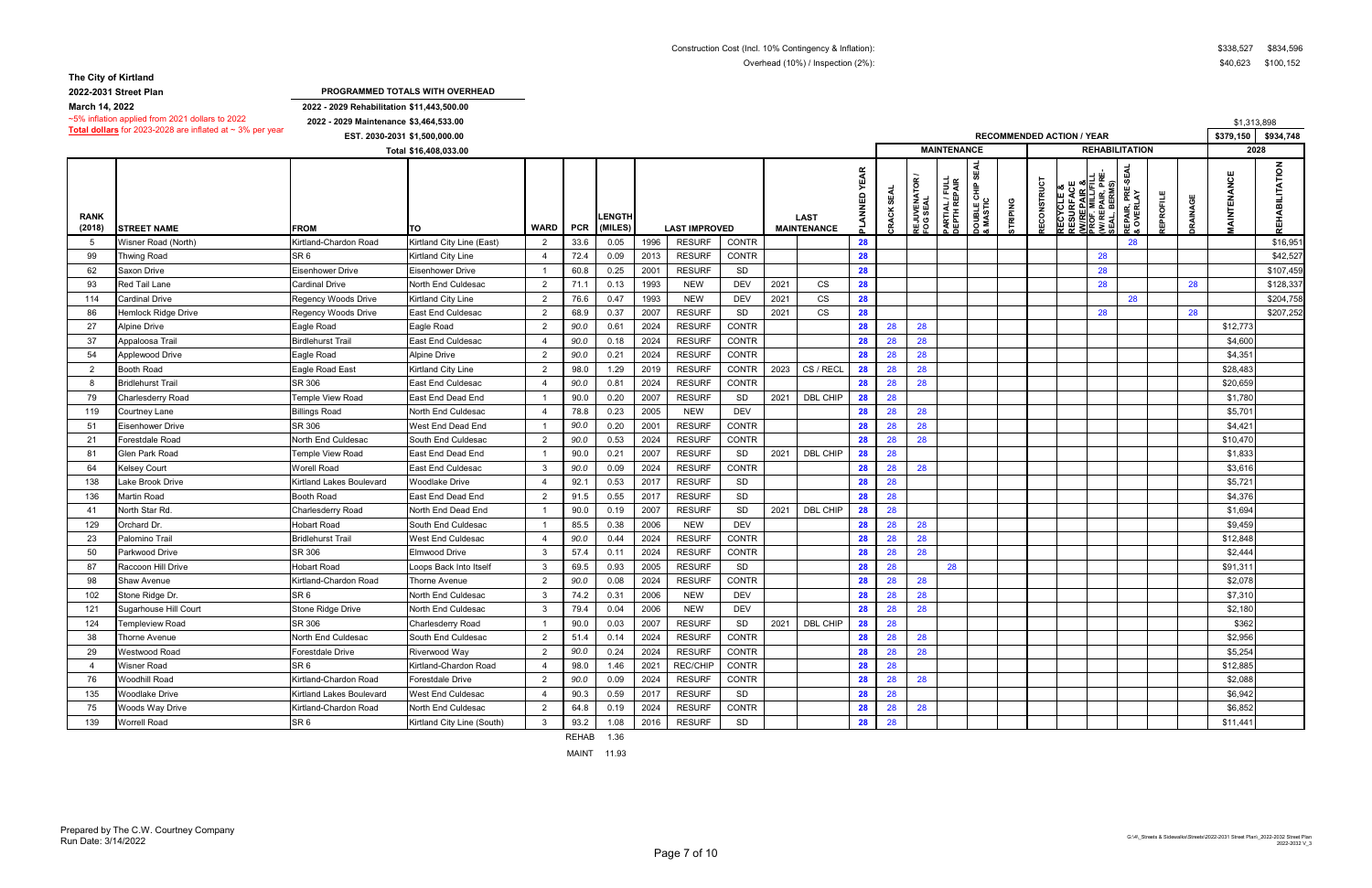**2022-2031 Street Plan**

**2022 - 2029 Maintenance \$3,464,533.00**

**2022 - 2029 Rehabilitation \$11,443,500.00 PROGRAMMED TOTALS WITH OVERHEAD**

|                       | ~5% inflation applied from 2021 dollars to 2022                | 2022 - 2029 Maintenance \$3,464,533.00 |                            |                |            |                          |      |                      |              |      |                                   |                             |                             |                                 |                                |                                        |                                  |                    |    |                                                                                                                                           |                  |         | \$693,574         |                |
|-----------------------|----------------------------------------------------------------|----------------------------------------|----------------------------|----------------|------------|--------------------------|------|----------------------|--------------|------|-----------------------------------|-----------------------------|-----------------------------|---------------------------------|--------------------------------|----------------------------------------|----------------------------------|--------------------|----|-------------------------------------------------------------------------------------------------------------------------------------------|------------------|---------|-------------------|----------------|
|                       | Total dollars for 2023-2028 are inflated at $\sim$ 3% per year | EST. 2030-2031 \$1,500,000.00          |                            |                |            |                          |      |                      |              |      |                                   |                             |                             |                                 |                                |                                        | <b>RECOMMENDED ACTION / YEAR</b> |                    |    |                                                                                                                                           |                  |         | \$358,222         | \$335,352      |
|                       |                                                                |                                        | Total \$16,408,033.00      |                |            |                          |      |                      |              |      |                                   |                             |                             |                                 | <b>MAINTENANCE</b>             |                                        |                                  |                    |    | <b>REHABILITATION</b>                                                                                                                     |                  |         | 2029              |                |
| <b>RANK</b><br>(2018) | <b>STREET NAME</b>                                             | <b>FROM</b>                            | TO                         | <b>WARD</b>    | <b>PCR</b> | <b>LENGTH</b><br>(MILES) |      | <b>LAST IMPROVED</b> |              |      | <b>LAST</b><br><b>MAINTENANCE</b> | <b>YEAR</b><br><b>NNV1c</b> | <b>SEAL</b><br><b>CRACK</b> | <b>REJUVENATOR<br/>FOG SEAL</b> | PARTIAL / FULL<br>DEPTH REPAIR | <b>SEAL</b><br>DOUBLE CHIP<br>& MASTIC | <b>STRIPING</b>                  | <b>RECONSTRUCT</b> | ш∞ | REPAIR, PRE-SEAL<br>& OVERLAY<br><b>RECYCLE &amp;<br/>RESURFACI<br/><u>(WIREPAIR</u><br/>PROF. MILLIF<br/>SEAL, BERMS<br/>SEAL, BERMS</b> | <b>REPROFILE</b> | RAINAGE | <b>AINTENANCE</b> | REHABILITATION |
| 78                    | Alexander Drive                                                | SR 306                                 | Florence Road              |                | 67.2       | 0.07                     | 1992 | <b>RESURF</b>        | <b>CONTR</b> |      |                                   | 29                          |                             |                                 |                                |                                        |                                  |                    |    | 29                                                                                                                                        |                  |         |                   | \$38,393       |
| 30                    | Far Bar Road                                                   | Crary Lane                             | <b>East End Culdesac</b>   |                | 46.0       | 0.22                     | 2002 | <b>RESURF</b>        | SD           |      |                                   | 29                          |                             |                                 |                                |                                        |                                  |                    |    | 29                                                                                                                                        |                  |         |                   | \$91,495       |
| 132                   | Barristers court                                               | SR 306                                 | West End Culdesac          |                | 86.7       | 0.21                     | 2002 | <b>NEW</b>           | DEV          |      |                                   | 29                          |                             |                                 |                                |                                        |                                  |                    |    | 29                                                                                                                                        |                  |         |                   | \$117,568      |
| 143                   | Alpenrose Drive                                                | SR 306                                 | <b>West End Culdesac</b>   |                | 98.0       | 0.21                     | 2013 | <b>NEW</b>           | <b>DEV</b>   |      |                                   | 29                          | 29                          | 29                              |                                |                                        |                                  |                    |    |                                                                                                                                           |                  |         | \$6,173           |                |
| 63                    | Amberwood Drive                                                | Kirtland-Chardon Road                  | North End Culdesac         | $\overline{2}$ | 61.3       | 0.94                     | 1992 | <b>NEW</b>           | <b>DEV</b>   | 2021 | CS                                | 29                          | 29                          |                                 |                                |                                        |                                  |                    |    |                                                                                                                                           |                  |         | \$8,726           |                |
| 58                    | Angela Drive                                                   | SR <sub>6</sub>                        | South End Culdesac         | -3             | 59.7       | 0.65                     | 1997 | <b>NEW</b>           | <b>DEV</b>   | 2021 | <b>CS</b>                         | 29                          | 29                          |                                 |                                |                                        |                                  |                    |    |                                                                                                                                           |                  |         | \$7,664           |                |
| 117                   | Ascot Place                                                    | Rocking Horse Trail                    | West End Culdesac          | 4              | 90.0       | 0.10                     | 2025 | <b>RESURF</b>        | <b>CONTR</b> |      |                                   | 29                          | 29                          | 29                              |                                |                                        |                                  |                    |    |                                                                                                                                           |                  |         | \$4,041           |                |
| 90                    | Chapin Falls Lane                                              | <b>Hobart Road</b>                     | <b>West End Culdesac</b>   | -3             | 90.0       | 0.09                     | 1998 | <b>RESURF</b>        | <b>CONTR</b> |      |                                   | 29                          | 29                          | 29                              |                                |                                        |                                  |                    |    |                                                                                                                                           |                  |         | \$3,275           |                |
| 107                   | Conley Road                                                    | SR 306                                 | West End Dead End          |                | 75.3       | 0.08                     | 2007 | <b>RESURF</b>        | SD           |      |                                   | 29                          | 29                          |                                 |                                |                                        |                                  |                    |    |                                                                                                                                           |                  |         | \$576             |                |
| 32                    | Crary Lane                                                     | SR <sub>6</sub>                        | Far Bar Road               | -4             | 46.4       | 0.27                     | 2002 | <b>RESURF</b>        | SD           |      |                                   | 29                          | 29                          |                                 | 29                             |                                        |                                  |                    |    |                                                                                                                                           |                  |         | \$24,545          |                |
| 96                    | Deerfield Drive                                                | Eagle Road                             | North End Culdesac         | $\mathcal{P}$  | 71.9       | 0.11                     | 2004 | <b>RESURF</b>        | SD           | 2025 | CS                                | 29                          | 29                          |                                 |                                |                                        |                                  |                    |    |                                                                                                                                           |                  |         | \$1,510           |                |
| 110                   | Dewey(Gem) Rd.                                                 | <b>Sperry Road</b>                     | <b>Heath Road</b>          | $\overline{4}$ | 76.2       | 0.30                     | 1991 | <b>RESURF</b>        | <b>CONTR</b> | 2025 | <b>CS</b>                         | 29                          | 29                          |                                 |                                |                                        |                                  |                    |    |                                                                                                                                           |                  |         | \$2,713           |                |
| 130                   | Eagle Creek Court                                              | Foxwood Trail                          | <b>West End Culdesac</b>   |                | 85.8       | 0.29                     | 2007 | <b>NEW</b>           | <b>DEV</b>   |      |                                   | 29                          | 29                          | 29                              |                                |                                        |                                  |                    |    |                                                                                                                                           |                  |         | \$7,683           |                |
| 35                    | Florence Road                                                  | Alexander Road                         | North End Dead End         |                | 90.0       | 0.10                     | 2025 | <b>RESURF</b>        | <b>CONTR</b> |      |                                   | 29                          | 29                          | 29                              |                                |                                        |                                  |                    |    |                                                                                                                                           |                  |         | \$1,417           |                |
| 109                   | Foxwood Trail                                                  | Eagle Road                             | South End Culdesac         |                | 75.8       | 0.18                     | 2001 | <b>NEW</b>           | <b>DEV</b>   |      |                                   | 29                          | 29                          |                                 |                                |                                        |                                  |                    |    |                                                                                                                                           |                  |         | \$2,130           |                |
| 83                    | Gildersleeve Circle                                            | Gildersleeve Drive                     | <b>West End Culdesac</b>   |                | 90.0       | 0.05                     | 2025 | <b>RESURF</b>        | <b>CONTR</b> |      |                                   | 29                          | 29                          | 29                              |                                |                                        |                                  |                    |    |                                                                                                                                           |                  |         | \$1,335           |                |
| 20                    | Gildersleeve Drive                                             | SR <sub>6</sub>                        | East End Dead End          |                | 90.0       | 0.66                     | 2002 | <b>RESURF</b>        | <b>CONTR</b> |      |                                   | 29                          | 29                          | 29                              |                                |                                        |                                  |                    |    |                                                                                                                                           |                  |         | \$13,030          |                |
| 57                    | Glenstone Drive                                                | Eagle Road                             | North End Culdesac         | $\overline{2}$ | 59.3       | 0.25                     | 2001 | <b>RESURF</b>        | SD           |      |                                   | 29                          | 29                          |                                 | 29                             |                                        |                                  |                    |    |                                                                                                                                           |                  |         | \$26,376          |                |
| 77                    | Heath Road                                                     | SR <sub>6</sub>                        | Kirtland City Line (South) | 4              | 67.1       | 0.51                     | 2005 | <b>RESURF</b>        | SD           |      |                                   | 29                          | 29                          | 29                              |                                |                                        |                                  |                    |    |                                                                                                                                           |                  |         | \$11,230          |                |
| 47                    | <b>Hickory Hill Court</b>                                      | SR <sub>6</sub>                        | South End Culdesac         | -3             | 90.0       | 0.12                     | 2025 | <b>RESURF</b>        | <b>CONTR</b> |      |                                   | 29                          | 29                          | 29                              |                                |                                        |                                  |                    |    |                                                                                                                                           |                  |         | \$3,162           |                |
| 40                    | Kimberly Drive                                                 | Gildersleeve Drive                     | Gildersleeve drive         |                | 52.4       | 0.30                     | 2002 | <b>RESURF</b>        | SD           |      |                                   | 29                          | 29                          | 29                              |                                |                                        |                                  |                    |    |                                                                                                                                           |                  |         | \$5,653           |                |
| 34                    | edgewood Drive                                                 | Rockwood Drive                         | <b>West End Culdesac</b>   | -3             | 90.0       | 0.29                     | 2025 | <b>RESURF</b>        | <b>CONTR</b> |      |                                   | 29                          | 29                          | 29                              |                                |                                        |                                  |                    |    |                                                                                                                                           |                  |         | \$7,676           |                |
| 44                    | Quail Circle (East)                                            | Circle                                 | <b>East End Culdesac</b>   | $\overline{2}$ | 90.0       | 0.25                     | 2025 | <b>RESURF</b>        | CONTR        |      |                                   | 29                          | 29                          | 29                              |                                |                                        |                                  |                    |    |                                                                                                                                           |                  |         | \$6,469           |                |
| 95                    | Quail Circle (West)                                            | Partridge Trail                        | Circle                     | $\mathcal{P}$  | 90.0       | 0.34                     | 2025 | <b>RESURF</b>        | <b>CONTR</b> |      |                                   | 29                          | 29                          | 29                              |                                |                                        |                                  |                    |    |                                                                                                                                           |                  |         | \$9,046           |                |
| 28                    | Regency Woods Drive (North)                                    | <b>Cardinal Drive</b>                  | Riverwood Way / Westwood   | $\overline{2}$ | 90.0       | 0.50                     | 2025 | <b>RESURF</b>        | <b>CONTR</b> |      |                                   | 29                          | 29                          | 29                              |                                |                                        |                                  |                    |    |                                                                                                                                           |                  |         | \$12,144          |                |
| 33                    | Riverwood Way                                                  | Westwood Road                          | North End Culdesac         | $\overline{2}$ | 90.0       | 0.47                     | 2025 | <b>RESURF</b>        | CONTR        |      |                                   | 29                          | 29                          | 29                              |                                |                                        |                                  |                    |    |                                                                                                                                           |                  |         | \$13,086          |                |
| 31                    | Rockwood Drive                                                 | SR <sub>6</sub>                        | South End Culdesac         | -3             | 90.0       | 0.38                     | 2025 | <b>RESURF</b>        | <b>CONTR</b> |      |                                   | 29                          | 29                          | 29                              |                                |                                        |                                  |                    |    |                                                                                                                                           |                  |         | \$11,066          |                |
| 134                   | Sperry Road (North)                                            | Kirtland-Chardon Road                  | Euclid - Chardon Road      | 4              | 80.0       | 1.34                     | 2015 | <b>RESURF</b>        | SD           | 2025 | CS / RECL                         | 29                          | 29                          | 29                              |                                |                                        |                                  |                    |    |                                                                                                                                           |                  |         | \$32,137          |                |
| 67                    | Sperry Road (South)                                            | Euclid - Chardon Road                  | South Kirtland City Line   |                | 62.5       | 0.61                     | 2015 | <b>RESURF</b>        | SD           |      |                                   | 29                          | 29                          | 29                              |                                |                                        |                                  |                    |    |                                                                                                                                           |                  |         | \$14,952          |                |
| 128                   | <b>Tibbetts Road</b>                                           | SR <sub>6</sub>                        | Kirtland City Line         | -3             | 84.7       | 1.00                     | 2011 | <b>RESURF</b>        | SD           | 2021 | CS                                | 29                          | 29                          | 29                              |                                |                                        |                                  |                    |    |                                                                                                                                           |                  |         | \$21,848          |                |
| 53                    | Valleyview Oval                                                | <b>Quail Circle</b>                    | <b>Quail Circle</b>        | $\overline{2}$ | 90.0       | 0.06                     | 2025 | <b>RESURF</b>        | <b>CONTR</b> |      |                                   | 29                          | 29                          | 29                              |                                |                                        |                                  |                    |    |                                                                                                                                           |                  |         | \$1,717           |                |
| 140                   | <b>Woodcroft Court</b>                                         | <b>Pinehurst Drive</b>                 | South End Culdesac         |                | 93.7       | 0.14                     | 2017 | <b>NEW</b>           | <b>DEV</b>   | 2020 | CS                                | 29                          | 29                          |                                 |                                |                                        |                                  |                    |    |                                                                                                                                           |                  |         | \$2,953           |                |

REHAB 0.50

MAINT 10.61

**March 14, 2022**

| \$319,841 | \$299,421 |
|-----------|-----------|
| \$38,381  | \$35,931  |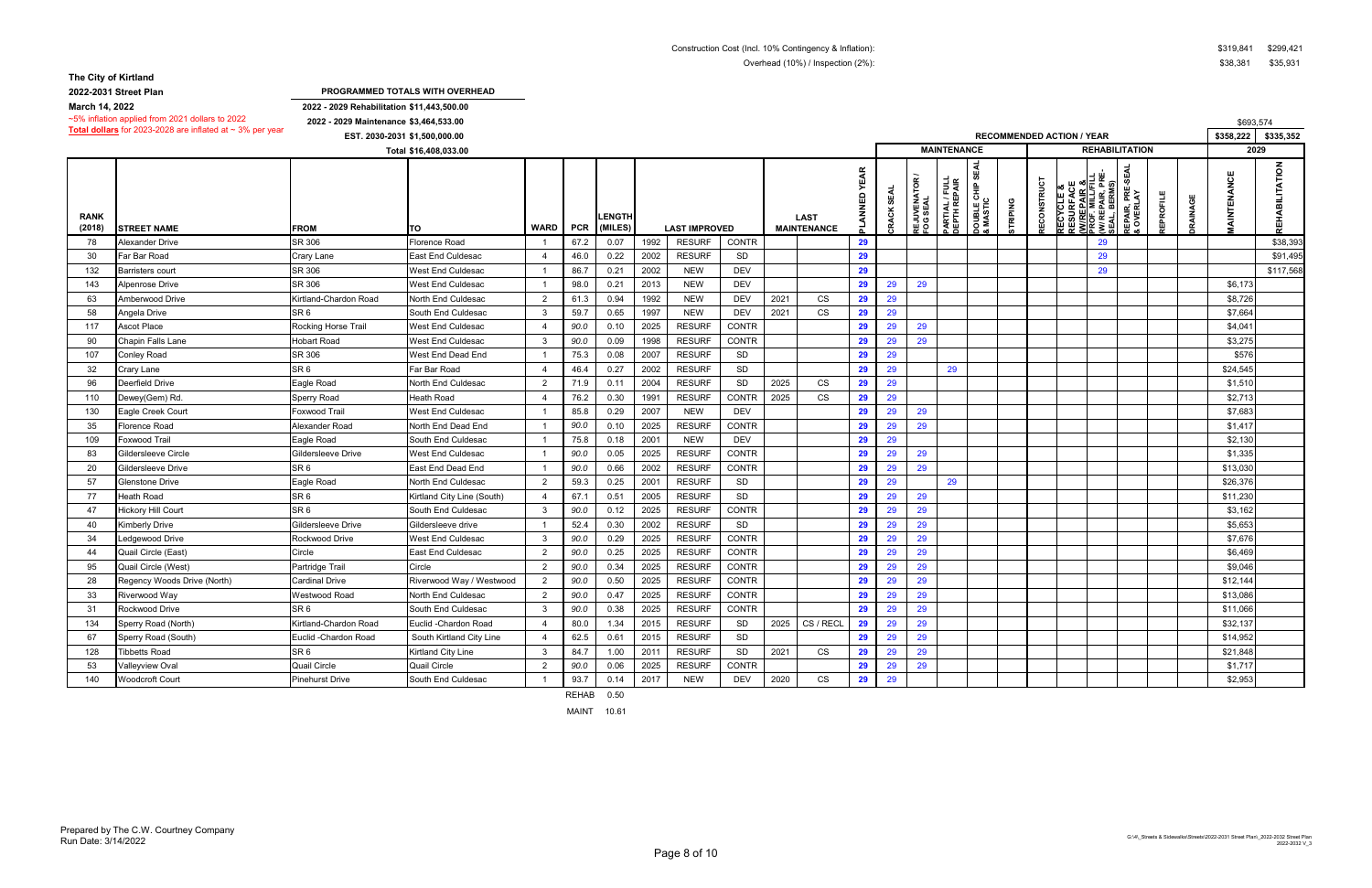**2022-2031 Street Plan**

**2022 - 2029 Rehabilitation \$11,443,500.00 2022 - 2029 Maintenance \$3,464,533.00** \$651,055 **PROGRAMMED TOTALS WITH OVERHEAD**

| Total dollars for 2023-2028 are inflated at $\sim$ 3% per year<br>EST. 2030-2031 \$1,500,000.00<br><b>RECOMMENDED ACTION / YEAR</b> |                            |                              |                              |                          |            |                          |      |                      |               |      |                                   |                 |                 |                                 | vuu 1,000<br>\$651,055         |                                                      |                 |             |                                                                                       |                                                    |                                 |          |                 |                   |
|-------------------------------------------------------------------------------------------------------------------------------------|----------------------------|------------------------------|------------------------------|--------------------------|------------|--------------------------|------|----------------------|---------------|------|-----------------------------------|-----------------|-----------------|---------------------------------|--------------------------------|------------------------------------------------------|-----------------|-------------|---------------------------------------------------------------------------------------|----------------------------------------------------|---------------------------------|----------|-----------------|-------------------|
|                                                                                                                                     |                            |                              |                              |                          |            |                          |      |                      |               |      | <b>MAINTENANCE</b>                |                 |                 | <b>REHABILITATION</b>           |                                |                                                      |                 |             |                                                                                       | 2030                                               |                                 |          |                 |                   |
| <b>RANK</b><br>(2018)                                                                                                               | <b>STREET NAME</b>         | <b>FROM</b>                  | ιτο                          | <b>WARD</b>              | <b>PCR</b> | <b>LENGTH</b><br>(MILES) |      | <b>LAST IMPROVED</b> |               |      | <b>LAST</b><br><b>MAINTENANCE</b> | <b>YEAR</b>     | <b>CRACK</b>    | <b>REJUVENATOR<br/>FOG SEAL</b> | PARTIAL / FULL<br>DEPTH REPAIR | <b>SEAL</b><br><b>DOUBLE CHIP :<br/>&amp; MASTIC</b> | <b>STRIPING</b> | RECONSTRUCT | ш<br><b>RECYCLE &amp;<br/>RESURFACE<br/><u>(W/REPAIR &amp;</u><br/>PROF. MILL/FIL</b> | REPAIR, PRE-<br>\L, BERMS)<br><b>WIRE</b><br>SEAL, | PRE-SEA<br>EPAIR,<br>OVERL<br>岛 | EPROFILE | <b>DRAINAGE</b> | <b>AINTENANCE</b> |
| -61                                                                                                                                 | Anna Drive                 | SR <sub>6</sub>              | South End Culdesac           | 3                        | 90.0       | 0.19                     | 2026 | <b>RESURF</b>        | <b>CONTR</b>  |      |                                   | 30 <sub>o</sub> | 30              | 30 <sup>°</sup>                 |                                |                                                      |                 |             |                                                                                       |                                                    |                                 |          |                 | \$2,077           |
| 146                                                                                                                                 | Arborhurst Drive           | <b>Booth Road</b>            | East End Culdesac            | $\overline{2}$           | 100.0      | 0.16                     | 2018 | <b>RESURF</b>        | SD            |      | 2021 RECLAIMITE                   | 30 <sub>o</sub> | 30              | 30                              |                                |                                                      |                 |             |                                                                                       |                                                    |                                 |          |                 | \$4,524           |
| -11                                                                                                                                 | <b>Billings Road</b>       | SR 306                       | Sperry Road                  | $\boldsymbol{\varDelta}$ | 90.0       | 2.04                     | 2021 | <b>REC/RESURF</b>    | <b>CONTR</b>  | 26   | CS / RECL                         | 30 <sup>°</sup> | 30              | 30                              |                                |                                                      |                 |             |                                                                                       |                                                    |                                 |          |                 | \$42,425          |
| 125                                                                                                                                 | Eagle Road (East)          | SR 306                       | Kirtland-Chardon Road        | $\overline{2}$           | 81.3       | 1.54                     | 2016 | <b>RESURF</b>        | SD            | 2026 | CS                                | 30              | 30              |                                 |                                |                                                      |                 |             |                                                                                       |                                                    |                                 |          |                 | \$15,082          |
| 142                                                                                                                                 | Eagle Road (West)          | SR 306                       | Kirtland City Line           |                          | 95.6       | 0.88                     | 2017 | <b>RESURF</b>        | SD            | 2025 | CS                                | 30              | 30              |                                 |                                |                                                      |                 |             |                                                                                       |                                                    |                                 |          |                 | \$7,790           |
| -9                                                                                                                                  | <b>Emerald Glen Court</b>  | SR 306                       | <b>East End Culdesac</b>     |                          | 37.4       | 0.44                     | 1992 | <b>NEW</b>           | <b>DEV</b>    |      |                                   | 30              | 30              | 30                              |                                |                                                      |                 |             |                                                                                       |                                                    |                                 |          |                 | \$12,569          |
| 112                                                                                                                                 | Euclid-Chardon Road (East) | <b>Sperry Road</b>           | Kirtland City Line (East)    |                          | 76.5       | 0.96                     | 2010 | <b>RESURF</b>        | ODOT          | 2021 | CS                                | 30              | 30              |                                 |                                |                                                      |                 |             |                                                                                       |                                                    |                                 |          |                 | \$11,403          |
| 108                                                                                                                                 | Euclid-Chardon Road (Mid)  | Chillicothe Road (aka SR306) | Sperry Road                  | $\overline{4}$           | 75.7       | 1.88                     | 2010 | <b>RESURF</b>        | ODOT          | 2021 | CS                                | 30              | 30              |                                 |                                |                                                      |                 |             |                                                                                       |                                                    |                                 |          |                 | \$21,199          |
| 103                                                                                                                                 | Euclid-Chardon Road (West) | Kirtland City Line (West)    | Chillicothe Road (aka SR306) | $\mathbf{3}$             | 74.5       | 2.21                     | 2010 | <b>RESURF</b>        | ODOT          | 2021 | CS                                | 30              | 30              |                                 |                                |                                                      |                 |             |                                                                                       |                                                    |                                 |          |                 | \$24,969          |
| 92                                                                                                                                  | Fairidge Drive             | <b>Fairview Drive</b>        | <b>East End Culdesac</b>     |                          | 71.0       | 0.11                     | 2003 | <b>RESURF</b>        | SD            |      |                                   | 30              | 30              | 30 <sup>°</sup>                 |                                |                                                      |                 |             |                                                                                       |                                                    |                                 |          |                 | \$3,538           |
| 72                                                                                                                                  | Forest Edge                | <b>Booth Road</b>            | Amber Wood Drive             | $\overline{2}$           | 63.9       | 0.21                     | 2007 | <b>RESURF</b>        | SD            | 2021 | CS                                | 30              | 30              |                                 | 30                             |                                                      |                 |             |                                                                                       |                                                    |                                 |          |                 | \$22,486          |
| 16                                                                                                                                  | Fox Hill Drive             | Kirtland-Chardon Road        | North End Culdesac           | $\overline{2}$           | 90.0       | 0.24                     | 2022 | <b>RESURF</b>        | SD            |      |                                   | 30              | 30              | 30                              |                                |                                                      |                 |             |                                                                                       |                                                    |                                 |          |                 | \$6,641           |
| 122                                                                                                                                 | Giuliano Drive             | Anna Drive                   | West End Culdesac            | 3                        | 79.6       | 0.07                     | 2003 | <b>RESURF</b>        | <b>DEV</b>    |      |                                   | 30              | 30              | 30                              |                                |                                                      |                 |             |                                                                                       |                                                    |                                 |          |                 | \$5,226           |
| -71                                                                                                                                 | Hidden Valley Drive        | <b>Tibbets Road</b>          | West End Culdesac            | $\mathbf{3}$             | 63.5       | 0.41                     | 2008 | <b>RESURF</b>        | SD            |      |                                   | 30              | 30              |                                 | 30                             |                                                      |                 |             |                                                                                       |                                                    |                                 |          |                 | \$44,672          |
| 115                                                                                                                                 | Hobart Road                | SR <sub>6</sub>              | Kirtland City Line (North)   |                          | 77.7       | 1.19                     | 2002 | <b>RESURF</b>        | SD            |      |                                   | 30              | 30              | 30                              |                                |                                                      |                 |             |                                                                                       |                                                    |                                 |          |                 | \$25,933          |
| 133                                                                                                                                 | Kirtland Lake Boulevard    | <b>Thwing Road</b>           | Woodlake Drive               |                          | 88.9       | 0.06                     | 2017 | <b>RESURF</b>        | SD            | 2026 | CS                                | 30              | 30              |                                 |                                |                                                      |                 |             |                                                                                       |                                                    |                                 |          |                 | \$2,208           |
| 94                                                                                                                                  | Kirtland Road              | SR 306                       | Kirtland City Line (West)    |                          | 71.4       | 0.10                     | 1990 | <b>RESURF</b>        | <b>CONTR</b>  |      |                                   | 30              | 30 <sup>°</sup> |                                 |                                |                                                      |                 |             |                                                                                       |                                                    |                                 |          |                 | \$1,064           |
| 15                                                                                                                                  | Locust Drive               | SR 306                       | SR 306                       |                          | 85.0       | 0.79                     | 2022 | <b>RESURF</b>        | SD            |      |                                   | 30              | 30              | 30                              |                                |                                                      |                 |             |                                                                                       |                                                    |                                 |          |                 | \$13,756          |
| 46                                                                                                                                  | oreto Ridge Drive          | <b>Billings Road</b>         | South End Culdesac           |                          | 90.0       | 0.37                     | 2022 | <b>RESURF</b>        | <b>CONTR</b>  |      |                                   | 30              | 30              | 30                              |                                |                                                      |                 |             |                                                                                       |                                                    |                                 |          |                 | \$10,922          |
| 52                                                                                                                                  | Misty Hollow Lane          | SR <sub>6</sub>              | North End Culdesac           | 3                        | 57.8       | 0.30                     | 1995 | <b>NEW</b>           | <b>DEV</b>    |      |                                   | 30              | 30              |                                 | 30 <sup>°</sup>                |                                                      |                 |             |                                                                                       |                                                    |                                 |          |                 | \$40,391          |
| -7                                                                                                                                  | Mitchell Mills Road        | Sperry Road                  | Kirtland City Line (East)    | $\overline{2}$           | 90.0       | 0.17                     | 2022 | <b>RESURF</b>        | <b>CONTR</b>  |      |                                   | 30              | 30              | 30                              |                                |                                                      |                 |             |                                                                                       |                                                    |                                 |          |                 | \$3,459           |
| 120                                                                                                                                 | Oakwood Drive              | <b>Beechwood Drive</b>       | Crestwood Drive              | 3                        | 100.0      | 0.11                     | 2021 | REP/RESURI           | <b>CONTR</b>  |      |                                   | 30              | 30              | 30 <sup>°</sup>                 |                                |                                                      |                 |             |                                                                                       |                                                    |                                 |          |                 | \$2,226           |
| 97                                                                                                                                  | Overlook Drive             | Chillicothe Road             | North End Dead End           |                          | 71.9       | 0.10                     | 2001 | <b>RESURF</b>        | SD            |      |                                   | 30              | 30              | 30                              |                                |                                                      |                 |             |                                                                                       |                                                    |                                 |          |                 | \$2,078           |
| 111                                                                                                                                 | Partridge Trail            | Eagle Road                   | Pheasant Lane                | $\overline{2}$           | 76.2       | 0.33                     | 2007 | <b>RESURF</b>        | SD            |      |                                   | 30              | 30              | 30                              |                                |                                                      |                 |             |                                                                                       |                                                    |                                 |          |                 | \$8,714           |
| -74                                                                                                                                 | <b>Pheasant Lane</b>       | Partridge Trail              | <b>East End Culdesac</b>     | $\overline{2}$           | 64.2       | 0.30                     | 2007 | <b>RESURF</b>        | SD            |      |                                   | 30              | 30              | 30                              |                                |                                                      |                 |             |                                                                                       |                                                    |                                 |          |                 | \$8,307           |
| 141                                                                                                                                 | <b>Pinehurst Drive</b>     | SR 306                       | West End Culdesac            |                          | 94.2       | 0.30                     | 2017 | <b>RESURF</b>        | <b>DEV</b>    |      |                                   | 30              | 30              | 30                              |                                |                                                      |                 |             |                                                                                       |                                                    |                                 |          |                 | \$11,337          |
| -10                                                                                                                                 | Prelog Lane                | Sperry Road                  | West End Culdesac            |                          | 90.0       | 0.30                     | 2022 | <b>RESURF</b>        | <b>CONTR</b>  |      |                                   | 30              | 30              | 30                              |                                |                                                      |                 |             |                                                                                       |                                                    |                                 |          |                 | \$11,335          |
| 70                                                                                                                                  | <b>Ptarmigan Court</b>     | <b>Pheasant Lane</b>         | West End Culdesac            | 2                        | 63.3       | 0.19                     | 2007 | <b>RESURF</b>        | <b>SD</b>     |      |                                   | 30              | 30              | 30                              |                                |                                                      |                 |             |                                                                                       |                                                    |                                 |          |                 | \$6,347           |
| 127                                                                                                                                 | <b>Quarry View Lane</b>    | Strumbly Glenn Lane          | East End Culdesac            |                          | 84.2       | 0.20                     | 2006 | <b>NEW</b>           | DEV           |      |                                   | 30              | 30              | 30 <sup>°</sup>                 |                                |                                                      |                 |             |                                                                                       |                                                    |                                 |          |                 | \$5,367           |
| 36                                                                                                                                  | Russellhurst Drive         | SR 306                       | West End Culdesac            |                          | 49.2       | 0.45                     | 2003 | <b>RESURF</b>        | SD            |      |                                   | 30              | 30 <sup>°</sup> |                                 | 30 <sup>°</sup>                |                                                      |                 |             |                                                                                       |                                                    |                                 |          |                 | \$46,675          |
| 25                                                                                                                                  | Shadowbrook Drive          | <b>Hobart Road</b>           | West End Culdesac            | 3                        | $90.0\,$   | 0.59                     | 2022 | <b>RESURF</b>        | CONTR         |      |                                   | 30              | 30              | 30                              |                                |                                                      |                 |             |                                                                                       |                                                    |                                 |          |                 | \$13,839          |
| 144                                                                                                                                 | Singlefoot Trail           | <b>Booth Road</b>            | West End Culdesac            | $\overline{2}$           | 99.6       | 0.13                     | 2018 | <b>NEW</b>           | DEV           |      | 2021 RECLAIMITE                   | 30              | 30              | 30                              |                                |                                                      |                 |             |                                                                                       |                                                    |                                 |          |                 | \$5,043           |
| 3                                                                                                                                   | Springer Circle            | <b>Springer Drive</b>        | West End Culdesac            |                          | 100.0      | 0.04                     | 2021 | <b>REC/RESURF</b>    | <b>CONTR</b>  |      |                                   | 30              | 30              | 30 <sup>°</sup>                 |                                |                                                      |                 |             |                                                                                       |                                                    |                                 |          |                 | \$2,203           |
| $\overline{1}$                                                                                                                      | <b>Springer Drive</b>      | SR 306                       | South End Culdesac           |                          | 100.0      | 0.40                     | 2021 | <b>REC/RESURF</b>    | CONTR         |      |                                   | 30              | 30              | 30 <sup>°</sup>                 |                                |                                                      |                 |             |                                                                                       |                                                    |                                 |          |                 | \$11,411          |
| 126                                                                                                                                 | Strumbly Glen Lane         | <b>Orchard Drive</b>         | North End Culdesac           |                          | 83.4       | 0.35                     | 2006 | <b>NEW</b>           | DEV           |      |                                   | 30              | 30              | 30 <sup>°</sup>                 |                                |                                                      |                 |             |                                                                                       |                                                    |                                 |          |                 | \$8,317           |
| 80                                                                                                                                  | <b>Wilbert Drive</b>       | <b>Billings Road</b>         | South End Culdesac           |                          | 67.5       | 0.39                     | 2005 | <b>RESURF</b>        | $\mathsf{SD}$ |      |                                   | 30              | 30 <sup>°</sup> |                                 |                                |                                                      |                 |             |                                                                                       |                                                    |                                 |          |                 | \$3,258           |
|                                                                                                                                     |                            |                              |                              |                          |            |                          |      |                      |               |      |                                   |                 |                 |                                 |                                |                                                      |                 |             |                                                                                       |                                                    |                                 |          |                 |                   |

MAINT 18.48

**March 14, 2022**